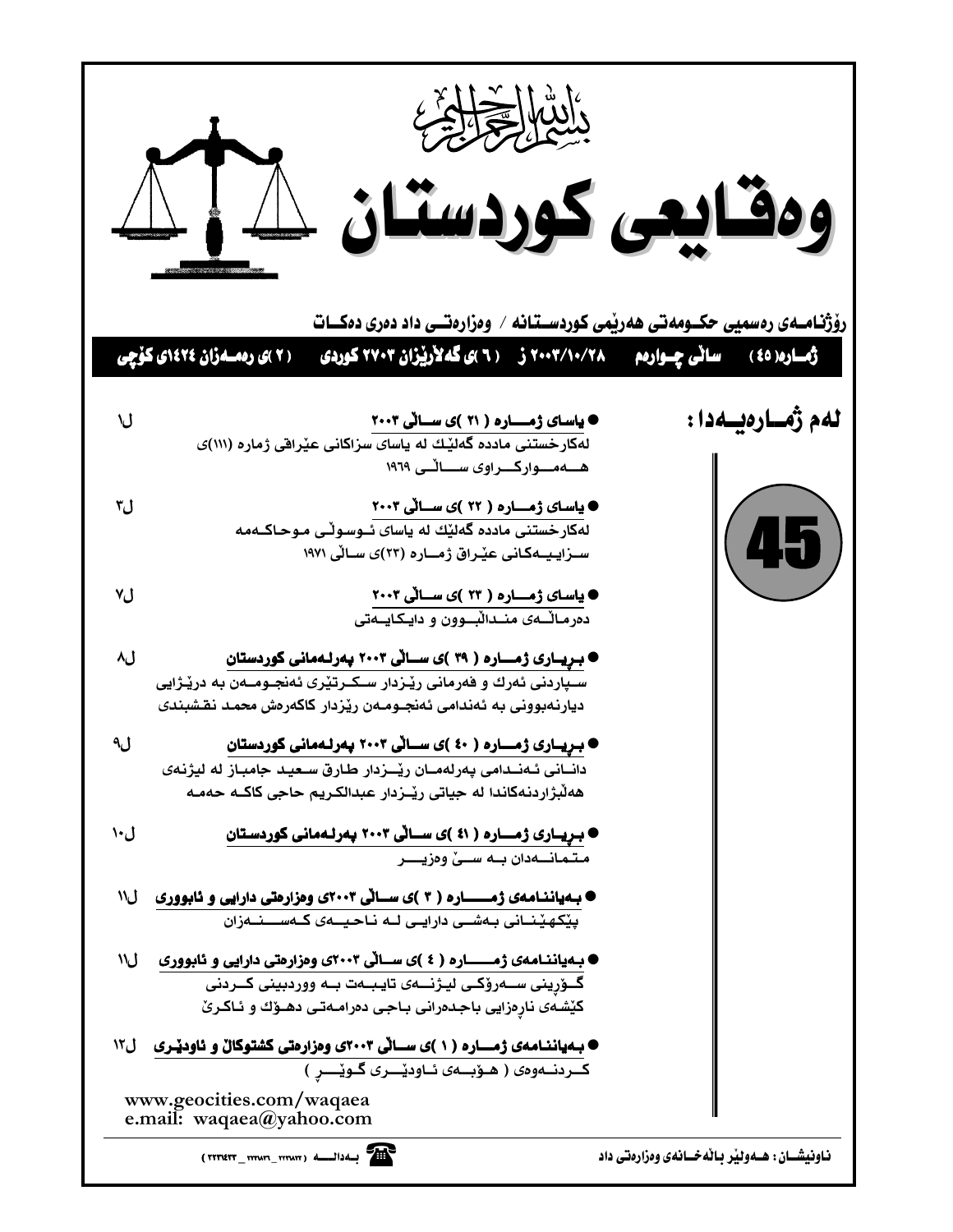$$
\frac{1}{2} \int_{C} \frac{1}{2} \int_{C} \frac{1}{2} \int_{C} \frac{1}{2} \int_{C} \frac{1}{2} \int_{C} \frac{1}{2} \int_{C} \frac{1}{2} \int_{C} \frac{1}{2} \int_{C} \frac{1}{2} \int_{C} \frac{1}{2} \int_{C} \frac{1}{2} \int_{C} \frac{1}{2} \int_{C} \frac{1}{2} \int_{C} \frac{1}{2} \int_{C} \frac{1}{2} \int_{C} \frac{1}{2} \int_{C} \frac{1}{2} \int_{C} \frac{1}{2} \int_{C} \frac{1}{2} \int_{C} \frac{1}{2} \int_{C} \frac{1}{2} \int_{C} \frac{1}{2} \int_{C} \frac{1}{2} \int_{C} \frac{1}{2} \int_{C} \frac{1}{2} \int_{C} \frac{1}{2} \int_{C} \frac{1}{2} \int_{C} \frac{1}{2} \int_{C} \frac{1}{2} \int_{C} \frac{1}{2} \int_{C} \frac{1}{2} \int_{C} \frac{1}{2} \int_{C} \frac{1}{2} \int_{C} \frac{1}{2} \int_{C} \frac{1}{2} \int_{C} \frac{1}{2} \int_{C} \frac{1}{2} \int_{C} \frac{1}{2} \int_{C} \frac{1}{2} \int_{C} \frac{1}{2} \int_{C} \frac{1}{2} \int_{C} \frac{1}{2} \int_{C} \frac{1}{2} \int_{C} \frac{1}{2} \int_{C} \frac{1}{2} \int_{C} \frac{1}{2} \int_{C} \frac{1}{2} \int_{C} \frac{1}{2} \int_{C} \frac{1}{2} \int_{C} \frac{1}{2} \int_{C} \frac{1}{2} \int_{C} \frac{1}{2} \int_{C} \frac{1}{2} \int_{C} \frac{1}{2} \int_{C} \frac{1}{2} \int_{C} \frac{1}{2} \int_{C} \frac{1}{2} \int_{C} \frac{1}{2} \int_{C} \frac{1}{2} \int_{C} \frac{1}{2} \int_{C} \frac{1}{2} \int_{C} \frac{1}{2} \int_{C} \frac{1}{2} \int_{C} \frac
$$

I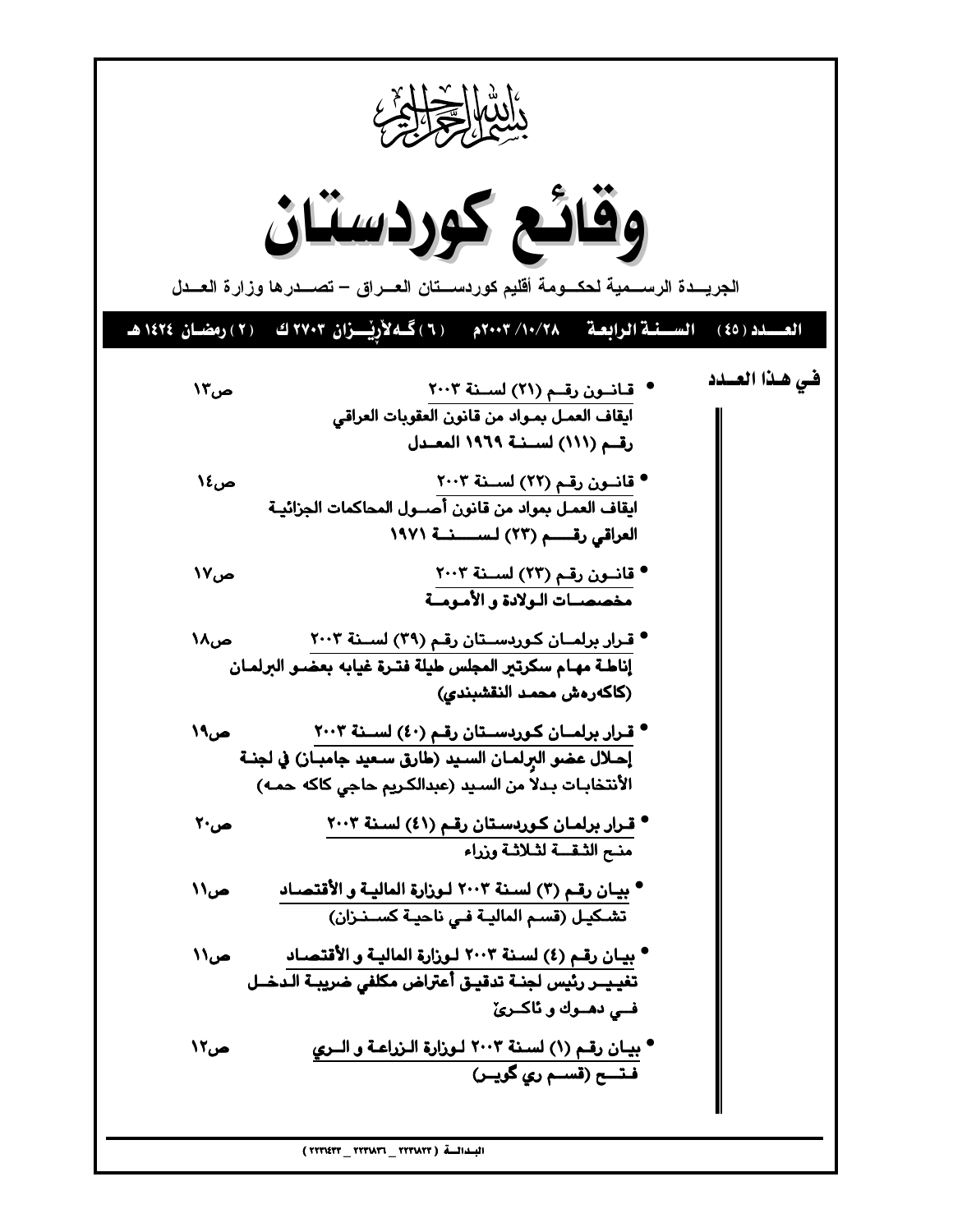#### يــاسـ

به نساوی خسوای به خشسندهو میهرهبسان به نساوي گەنسىموە ئه نجــومهنی نیشتمـانیی کوردســـتـانی عیـْــراق ژمارهي دهرهينسان : ۲۱ رۆژى دەرھىتان : ٢٠٠٣/٩/٢٧

پشت به حوکمهکانی برِگه (۱)ی ماددهی (٥٦) لـه یاسـای ژمـاره (۱)ی هـهموارکراوی سـالّی (١٩٩٢) و، لەسەر داواى ژمارەى ياسايى لە ئەندامانى ئەنجومەنى نيشتمانيى كوردستانى عيراق، ئەنجومــەن لــه دانپــشتنى رۆژى (٢٠٠٣/٩/٢٥)پـدا بريـارى بــه ياســاكارى كردنــى ئــهم ياســايەي خوارەوەي دا:

# بساسسای ژمساره (۲۱)ی سسانسی/۲۰۰۳

#### ماددەى يەكــەم :

مادده ی (١٥٦) له باسای سزاکانی عبراقبی ژماره (١١١)ی سالی (١٩٦٩) ی ههموارکراو لـه کـار دهخريّ و، ئەمەي خوارەوە، لە ھەرپمى كوردستانى عێراقدا جێگاي دەگرێتەوە: (هەركەسىێ بـه دەسـتى ئەنقەسـت و بـه هـەر شـێوەپەك دەبـێ، ببـێ لـه كارێكـدا تێـوەگلێ بـه مەبەسىتى زياندان لە ئاسايش و سەقامگىرى و سـەروەرىي دامودەزگاكـانى ھـەرێمى كوردسـتانى عێراق و ببێته هۆی کەوتنەوەی ئەو زيانە، بە بەنىدکردنى ھــەتا ھــەتا يـان بــه بەنىدکردنى کـاتى سزادەدرێت.

#### ماددەي دووەم :

له ماددهی (۱۰۷) ـهوه تا دهگاته ماددهی (۱۸۹) له پاسای سـزاکانی عبراقیـی ژمـاره (۱۱۱) ی سالْی(۱۹۲۹)ی ههموارکراو کـه تایبـهتن بـه جهریمـه گـهلی زیانبـهخش بـه ئاسایـشی دهرهوهی دەولەت لە ھەرپمى كورىستاندا لە كاردەخرين.

#### ماددەى سىلمم :

له ماددهی (۱۹۰) موه تا دهگاته ماددهی (۱۹۰) و له ماددهی (۱۹۸) بشهوه تادهگاته مـاددهی (٢١٩) له پاسای سزاکانی عیّراقیی ژماره(١١١)ی سالّی (١٩٦٩)ی هـهموارکراو کـه تایبـهتن بـه جەرىمەگەلى ْريانبەخش بە ئاىتايشلى نازەرەي دەرلەت، لە مەرىمى كوردستاندا لە كاردەخرىن. |

www.mojkurdistan.com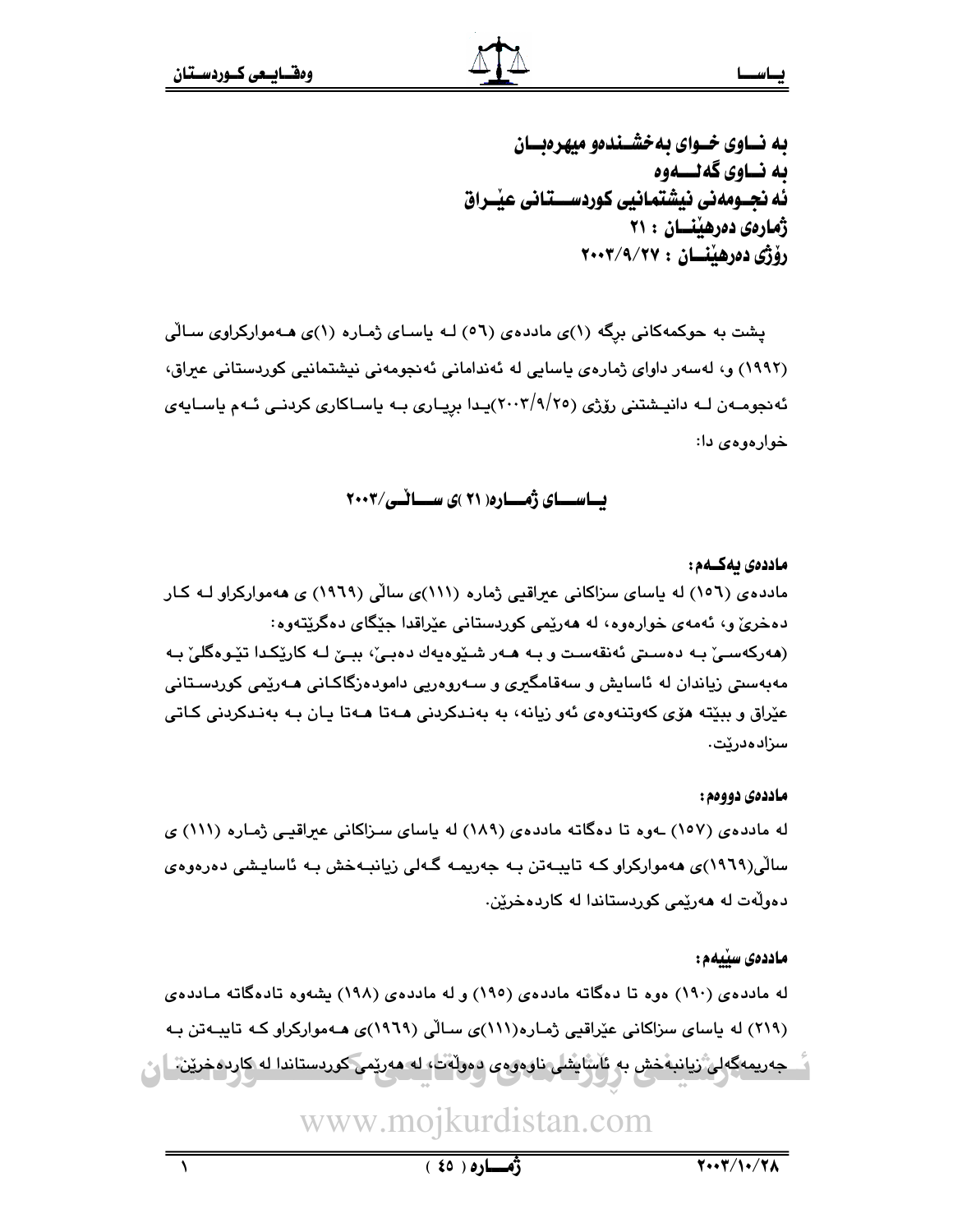ماددهۍ چــواردم : ماددهگـهلی (۲۲۴٫۲۲۴٫۲۲۳٫۲۲۳٫۲۲۳) لــه باسـای سـزاکانی عیراقیــی ژمـاره(۱۱۱) ی ســالّی (۱۹٦۹)ی هــهموارکراو کــه تايبــهتن بــه جهريمهگــهلي دژ بــه دهســهلأتي گــشتي، لــه هــهريمي کوردستاندا له کار دهخرین.

> ماددەى ييْنجەم: يێويسته لەسەر ئەنجومەنى وەزيران حوكمەكانى ئەم ياسايە بخاتە بەركار.

ماددەى شەشەم : ئـهم ياسـايه لـه رۆژى دەرهێنانييـهوه دەخرێتــه بـهركارو لــه (وەقـايعى كوردسـتان) دا بـلاو دەكرێتەوە.

د. رۆژنسورى شــاوەىس ســهروْکی ئه نجــومــهنی نیشــتمـانیی کوردســتـانی ــ عیـْــراق

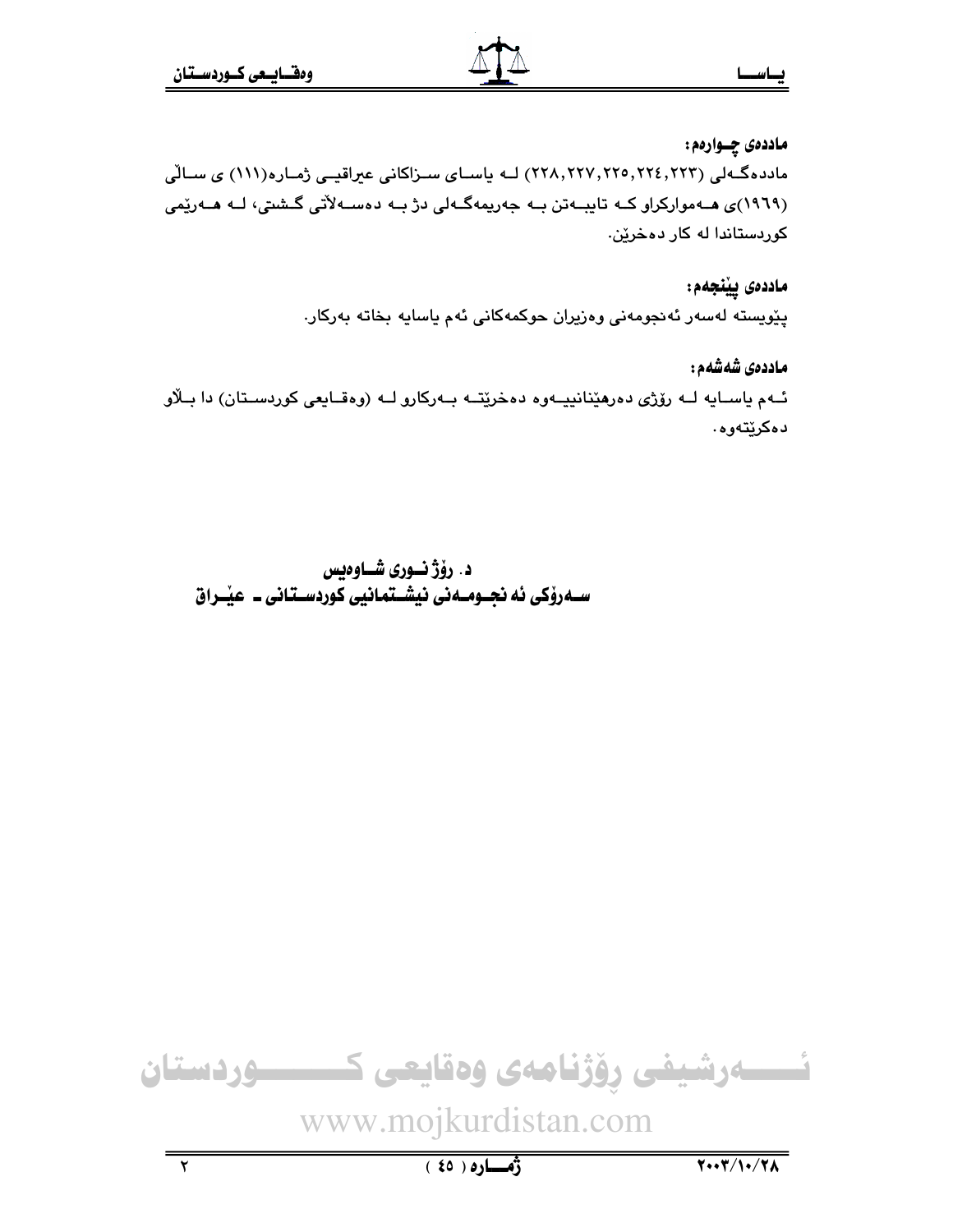بهناوي خواي به خشندهو ميهرهبان ىمناوى گەنەوە ئه نجومەنى نيشتمانيي كوردستاني عيْــراق ژمارەي دەرھىنان :٢٢ رۆژى دەرھىنان : ٢٧/٩/٢٧

پشت به حوکمی برگه (۱)ی ماددهی (٥٦)وماددهی(٥٢) له پاسای ژماره (۱)ی ههموارکراوی سالْی (۱۹۹۲) و، لەسەر داوای ژمارەی پاسایی لە ئەندامانی ئەنجومەنی نیشتمانیی کوردسـتانی عٽيراق وئيو پاسياکاريپوش کيه ئەنجوميەنى نيىشتمانى، ليە دانپىشتنى ژميارە(٣٣)ى رۆژى (۲۰۰۲/۹/۲۰) ی خوّیدا ئەنجامی داوەو، بەينی ئەو دەسەلاتەش کە برگە(۲)ی ماددەی دووەمـی باسای ژماره(۱۰)ی سالی ۱۹۹۷ پیمانی داوه، بریاری دهرهینانی ئهم یاسایهی خوارهوهمان دا:

> ىساسىساي ژەسارە( ٢٢ )ى سىيانى/٢٠٠٣ یاسـأی لهکارخسـتنی ماددهگـهلیّـك له بــاسـای ژمـاره( ۲۳ )ی ســانی ۱۹۷۱ی ئوســـوٽی موحاکهمــه ســزاييــهکـانی عيْــراق

> > ماددەى يەكــەم :

برگه(جــ) لـه مـاددهى (٦١)لـهكاردهخرىّ و لـه هـهريّمى كوردسـتاندا ئهمـهى خـوارهوه جيّگـاى دەگرێتەوە:

(ئهگەر شاھێد لەو زمانە تێنەگات كە لێپێچينەوەكەي يێ دەكرێت يـان كـەر بێت يـان لاڵ بێت، ئەوە، لەو بارەدا كەسێكى بۆ دادەنىرێ قىسەكان و ئيـشارەتەكانى بىۆ تەرجەمـە بكـاو پێـشەكى سوێندیش دەدرێ کە بە دروستی و بە ئەمانەت تەرجەمەکەی بۆ بکات.

#### ماددەي دووەم :

مادده ی (۷۰) لهکاردهخریّ و له ههریمی کوردستاندا ئهمهی خوارهوه جنگای دهگریتهوه: (دادوهري لێپێڇينهوه يان لێپێڇهر بۆي ههيه که له جينايهتيّ يـان لـه جونحهپهکدا تاوانبارايـان تاوان لێکراو به رزر ناچار بکات پشکنین لهسهر جهستهی بکرێت پان وێنهی شهمسیی بگیردریٚ يان ڇاپي پهنجهکاني يان کهميّ له خوٽنهکهي يان له موږهکهي پـان لـه نينۆکـهکاني پـان شـتي دیکهی لهو بابهتانهی که بۆ لێیێچینهوه به سوده وهربگیردرێت بۆ ئەوەی یشکنینی یێویستیان لەسەر ئەنجام بدرێت. پێویستیشە پشكنینی جەستەی ئافرەت بە ئافرەت ئەنجام بدرێت.

ماددەى سىيەم : " - ئەسلى ماددەي (١٢٣) لە ياساي ھـەمواركراوي ژمارە (٢٣)ى ئوسىولى موحاكەمـە سـراييەكانى " ســـــالی ١٩٧١ دهبێته برِگه (أ)ى ماددهكهو، دوو برگهى ديكهيشى به زنجيرهى (ب) و (ج) لـــه www.mojkurdistan.com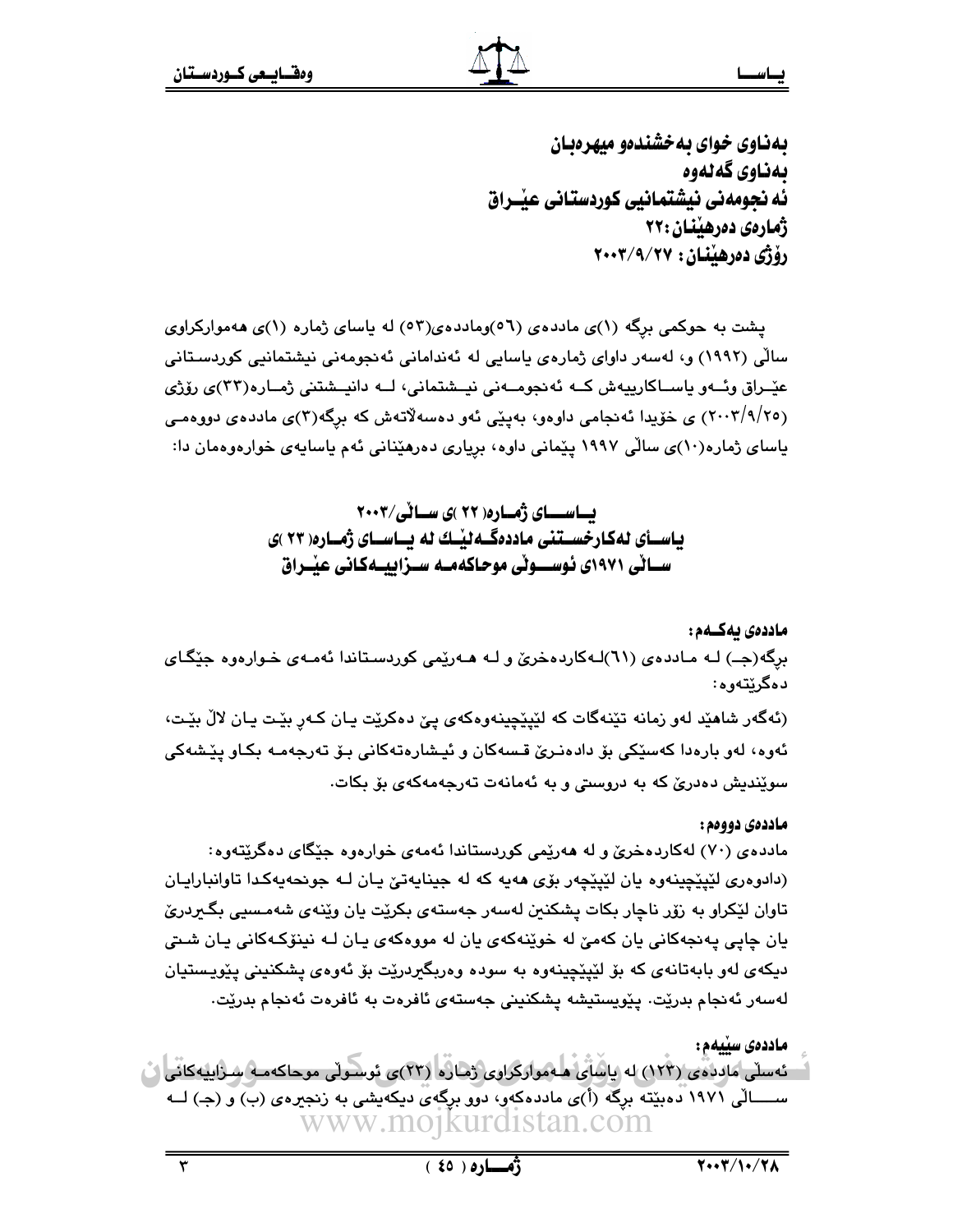ھەرپمى كوردستاندا بۆ زياد دەكريت:

- ب) تاوانبار بۆى ھەيــه پــارێزەر بــه وەكيلــى خـۆى دابنــێ، خـۆ ئەگــەر ھــات و ئــهوەى لــه باردانــهبوو، ئــهوه، لــهو بــارهدا پێویــسته لهســهر دادگاکــه پــارێزهرێکی بـۆ دابنــێ و ئــهرکو مەسر ەفەكەشى نەكەوتتە سەر تاوانىار ەكە.
- ج) بەر لە ئيفادە وەرگرتنى تاوانبار، يێويستە لەسـەر دادوەرى لێيێڃينەوە يـان لێيێڃەرى عەدلی رای تاوانبارەکە وەربگرن کە ئايا ئارەزو دەکات پارێزەرێ بە وەکالەت بۆخۆی دابنێ يان نا؟ جا ئەگەر ھات و ئارەزوى ئەوەي ھەبوو، ئەوە لەو بارەدا، يێويستە لەسەر دادوەرى لێێێڃينهوه يان لێيێڃەرى عەدلى ئيفادەي وەرنەگرن تا پارێزەرێ دەكات بـه وەكيـل، دەنـا دادگاکه خۆی پارێزەری بۆ دادەنیٚ له جەریمەگەلی جونحه یان جینائیدا.

ماددهۍ چوارهم:

ماددهی (۱۳٦) لهکار دهخریت.

### ماددەى يينجەم:

مادده ی (١٤٤) له ههریمی کوردستاندا لهکاردهخری و ئهمهی خوارهوه جنگای دهگریتهوه: (کاتــێ دادگــا پــارێزەر بــۆ تاوانبــار دادەنــێ، لــەکاتى بەکلاکردنــەوەي دەعواكــەدا مزوکرێــی پارێزەرەكە دىياردەكات و دەكەوێتە ئەستۆى گەنجىنەي ھەرێم و، بريارى دانـانى يارێزەرەكـەش حوکمی وهکالـﻪتی هەپـﻪ، ﺋﻪگـﻪر ﭘﺎرێزەرەكـﻪش ﺑـﻪ ﭘﯚزشـﯚكى ﺑـﻪﺟێ رازى ﻧـﻪﺑﻮﻭ ﻭﻩﻛﺎﻟﻪﺗﻪﻛـﻪ بکات، ئەوە، لەو بارەدا يێويستە لەسەر دادگاکە پارێزەرێکى دیکەی بۆ دابنێ٠

### ماددەى شەشەم :

برِگه (ب) له ماددهی (١٦٨) له هــهریمی کوردسـتاندا لــهکاردهخری و ئـهمــهی خــوارهوه جیْگـای دهگرٽتهوه:

(شاهێد بهدهمی خۆی شـاهێدی دهدات و، ناشـێتیش قـسهی پـێ ببرِدرێت و ئهگـهر نهشـیتوانی قسهېکات، ئـهوه، لـهو بـارهدا دادگـا رێگـای دهدات کـه شـاهێدييهکهی بـه نووسـبن بنووسـێت. دادگـاش بــۆی هەپــه دوای تــەواوبوونى شــاهێدىيەكەی، ھــەر پرســيارێك كــە بــۆ ئاشــكراكردنى حەقپقەت پێويستە لێی بکات، دەشێتپش ئیددىعای گشتی و شـکاتکارو ئیـددىعای مـەدەنی و بەرپرســي مــەدەنى و تاوانبــاريش وتوويّــژ لەگــەلّ شــاھێدەكەدا بكــەن و، بــۆ ئاشــكراكردنى حەقيقەتيش پرسيارى ئاراستە بكەن و داواي روونكردنەوەي لى بكەن.

### ماددەي حەوتەم:

برگه (أ) لـه مـاددهى (١٨٤)لـه هــهريمى كوردسـتاندا لــهكاردهخرى و ئـهمــهى خـوارهوه جيّـگـاى دەگرێتەوە: ؞ کو دستان

د دریدود.<br>سال در شست همی روژ کا همان روح قایست .<br>دااووری لیپیچینهووو دادگاش بویان ههیه، له سهر دارای نیددیعای گشتی بیان له سهر داوای لايەنى ئېدارىي يېرەنلېلىك ئىسان ئەسلارلىكرىلىكى ئوروپېتى، (الكېز الاڭتياطى)بەسەر ئەموالى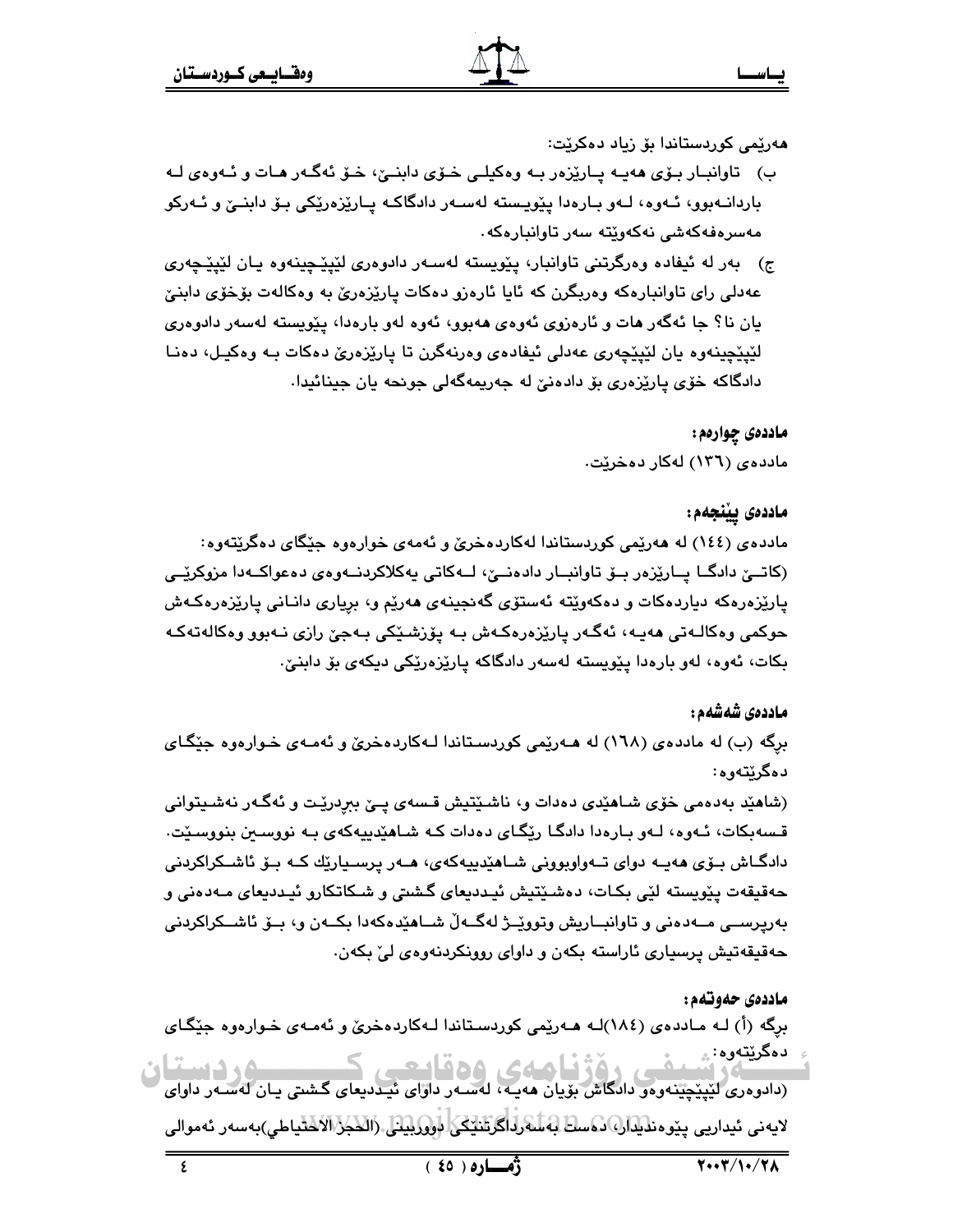تاوانباردا بسەيێنن لە بارێکدا ئەگەر ئەو کارەي درابووە ياڵى، جەريمەيەکى دەرھەق بـە مـاف و ئــهموالي دەوڵـەتى لــيٰ بكەوێتــەوەو ھــوكمى ياســا بيگرێتــەوە، ئــەموالى گــشتى و ئەوانەشــى لەگەلدايىؒ كە بۆ مەبەسىتى سودى گشتى تەرخان كرابن، ئەمەش رێگـا لـە دەسـەلأتى دادوەريـى يێوەنديدار ناگرێ که پەکسەر لەکاتى زەرووردا دەست بەسەر ئەموالـدا بگـرێ ھەرچـەندە داواي ئەوەيشى لى' نەكرابى ).

ماددەى ھەشتەم:

برگەي (أ) له ماددەي (١٩٩)لـه هــەرێمى كوردسـتاندا لــەكاردەخرێ و ئەمــەي خــوارەوە جێگـاي دهگرٽتهوه:

(سەرۆكى ئېددېغاي گشتى بۆي ھەيە داوا لە دادگاي تەمپيز بكات كە ئېجرائاتى لێپێچينەوە يـان دادگايي کردن بەشێوەپەکى کاتى يان بەشىێوەپەکى کۆتـايى بووەسـتێنێ، سـا دەعواکـە لەھـەر حالَّهتيکدا دهبيّ، ببيّ، تا بريار لهسهر داواکه دهردهچيّ، ئهويش ئهگـهر دهرکـهوت کـه هۆکـاری بەرێ و جێی ھەيە).

ماددەى نۆىمە: مادده ی (۲۱۸) له ههریمی کوردستاندا لهکاردهخری و ئهمهی خوارهوه جنگای دهگریتهوه: (مەرجى دان يێدانان (الأقــرار)ئەوەيە كە بە زۆرەملىٰ نەبوويىٰ).

> ماددەى دەبەم : مادده ی (۲۲۱) ومادده ی (۳۰٦)له کار ده خرین.

ماددەى بازدەم : ماددهکانی دهروازهی دووهم، ئەوانەیان کە لــه مـاددەی (٢٨٥) ـــەوه دەسـت پــێ دەکـەن و بــه ماددەی (۲۹۳)كۆتايى دێت لە ھەرێمى كوردستاندا لەكاردەخرێن.

#### ماددەي دوازدە:

مادده ی (۳۲۰) له ههریمی کوردستاندا لهکاردهخری و ئهمهی خوارهوه جنگای دهگریتهوه: (دادوهر لـه رۆژی دیـارکراودا دهسـت دهکـات بـه لێیێـحینهوه دهربـارهی راسـتی و دروسـتیی بهلاغهکهو گوێ لـه دیفـاعی بـهلاغ لێدراوهکـه دهگـرێ و، لـه کۆتـایی لێیێـچینهوهکهشدا، ئهگـهر بەتەواوي بۆي دەركەوت كە ھيچ يێويست ناكا ئيجرائاتى ياراستنى ئاشىتى وەربگىردرێ، ئـەوا، برياريّك به رهتكردنهوهي داواكـه دهردههێنـێ، پـان داواكـه قبـولٌ دهكـات و داواش لـهو كابرايـه " - دەكات كەربەلىننامەيەك بەركەفالەتى كەسى يان بە كەفالەتى زياترەوە پىشكەش بكات). \`` \_ ل

www.mojkurdistan.com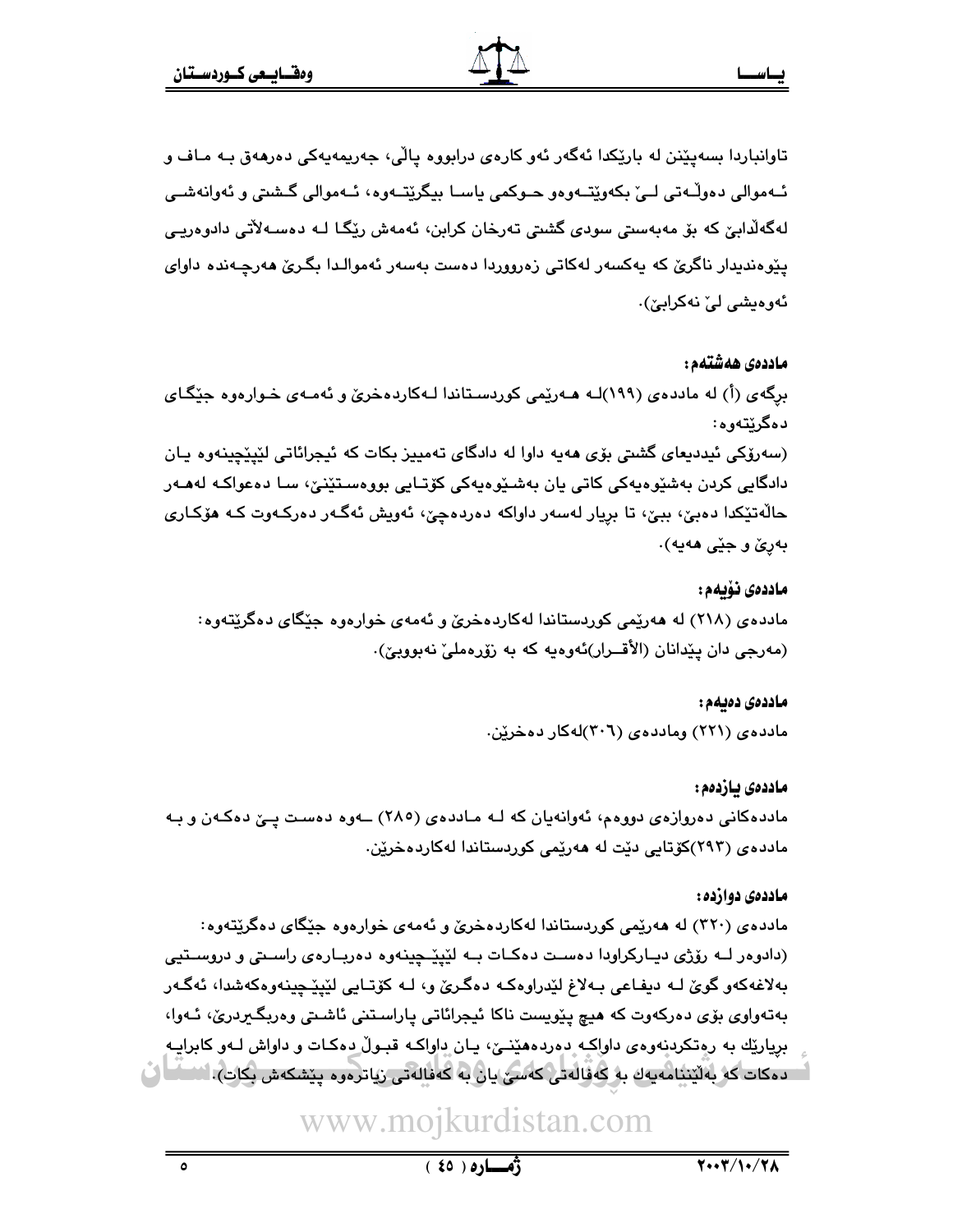ماددەى سىازدە:

مــــادده ی (٣٢٤) له ههريمي کوردستاندا لهکاردهخري و ئهمهي خوارهوه جێگاي دهگريتهوه: (دادوهر لـه رۆژی دیـارکراودا دهسـت دهکـات بـه لێیێـحینهوه دهربـارهی راسـتی و دروسـتیی بهلاغهکهو گوێ له دیفاعی بهلاغ لێدراوهکه دهگرێ و لـه کۆتـایی لێیێـچینهوهکهشدا، ئهگـهر بـه تــهواوي بــۆي دەركــهوت كــه هــيـچ يـێويــست ناكــا ئيجرائــات دژ بــه كــابراي بــهلاغ لێدراوهكــه وهربگیردریْ، ئەوا، بریارێك بەرەتكردنــەوەی داواكــه دەردەھێنــیْ، پـان داواكـه قبـولْ دەكـات و داواش لەو كابرايە دەكات كـه بەلێننامەيـەك بـه كەڧالـەتى كەسـێ يـان بـه كەڧالـەتى زيـاترەوە يێشكەش بكات).

> ماددەى چواردە : برگەی (ب) لە ماددەی (۳۷۱) لەكاردەخرىّ.

ماددەى يازدە: هەر دەقىٌ پێچەوانەي حوكمەكانى ئەم ياسايە بێت ناخرێتە بەركار.

ماددەى شازدە : پێویسته لهسهر ئهنجومهنی وهزیران حوکمهکانی ئهم یاسایه بخهنه بهرکار.

ماددەي حەقدە : ئــهم ياســايه لــه رۆژى دەرھێنانيــهوه دەخرێتــه بــهركارو لــه (وەقــايعى كوردســتان) دا بــلاو دەكرێتەوھ.

د. رؤژ نسوري شـاوهيس ســهروکی ئه نجــومــهنی نیشــتمـانیی کوردســتـانی ــ عیـْــراق

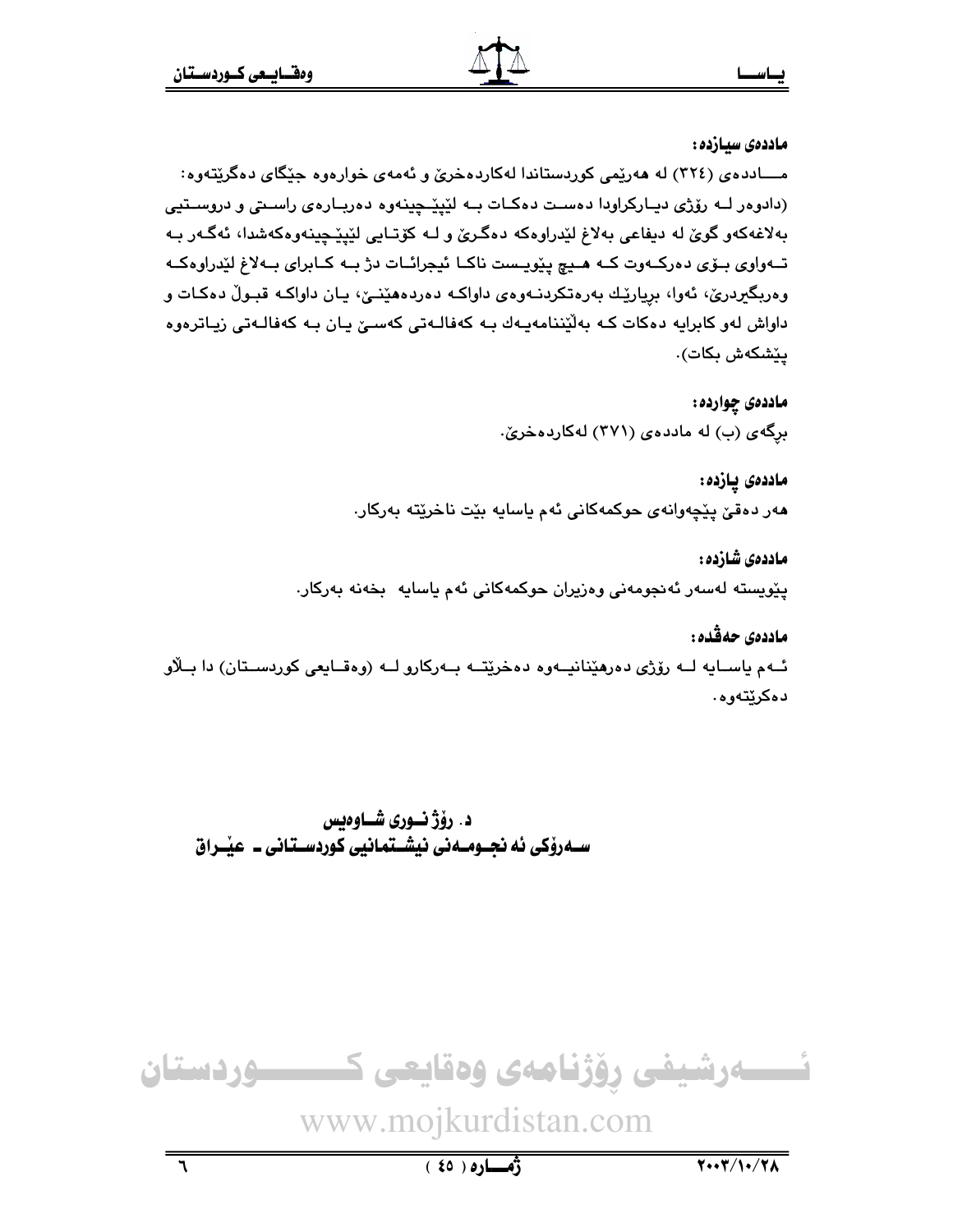ماددەي دووەم :

بهناوي خواي به خشندهو ميهرهبان ىمناوى گەنەوە ئه نحومەنى نيشتمانيي كوردستاني عيْـراق ژمارەي دەرھىنان :٢٣ رۆژى دەرھىندان : ١٩/١٠/١٠٧

پشت به حوکمی برِگه (۱)ی ماددهی (۵٦)وماددهی(٥٣) له باسای ژمـاره (۱)ی هــهموارکراوی سـالّی (۱۹۹۲) و، لەسـەر داوای ژمـارەی پاسـايی لــه ئەنـدامانی ئەنجومــەنی نیـشتمانی وئــەو باساكارییەش كە ئەنجومەنى نیشتمانیى كوردسىتانى عىراق لـە دانیشتنى ژمـارە(٣٦)ى رۆژى (۲۰۰۲/۱۰/۱۸)پیدا ئـهنجامی داوهو، بـهیێی ئـهو دهسـهلاتهش کـه برگـه(۳)ی مـاددهی دووهمـی پاسای ژماره(۱۰)ی سالّی ۱۹۹۷ پیّمانی داوه، بریاری دهرهیّنانی ئهم پاسایهی خوارهوهمان دا:

> باسای ژماره (۲۳)ی سالی/۲۰۰۳ یاســایـدەرمــاٽــەی منــداٽبــوون و دایکــایــەتــی

ماددەى ئەكــەم : ئەو ئافرەتەي لە ئېجازەي مندالْبووندا يان لە ئېجازەي داپكاپەتپدابێت، بە درێژاپى ماوەي ئيجازەكەي مووچەو دەرمالەي تەواوى يېّ دەدريت.

مەر دەقىٰ پێچەوانەي حوكمەكانى ئەم ياسايە بێت ناخرێتە بەركار.

ماددەى سىلمم :

يێويسته لەسەر ئەنجومەنى وەزيران حوكمەكانى ئەم ياسايە بخاتە بەركار.

ماددەى چوارەم: ئهم ياسايه له رۆژي بلاوكردنهوهي له (وهقايعي كوردستان)دا دهخريته بەركار.

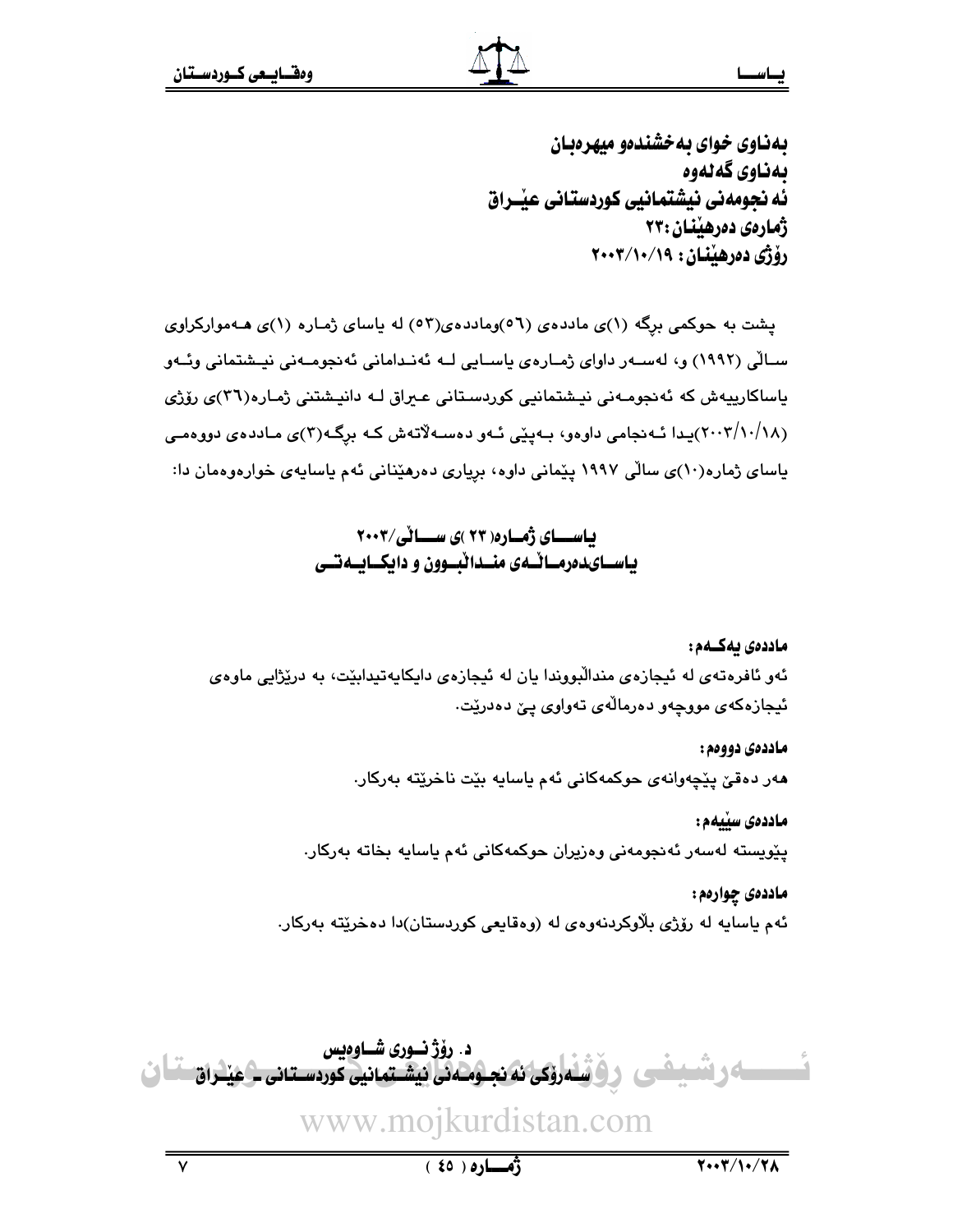بهكهم:

بهناوی خوای به خشندهو میهرهبان ىمناوى گەنەوە ئه نحومهني نيشتمانيي كوردستاني عيّراق ژمارەي بريار:٣٩ رۆژى بريار: ٢٠٠٣/٨/٢٦

" بـريـــــار "

یشت به حوکمهکانی ماددهی(۱) له یاسای ژماره (۱)ی سالی (۱۹۹۲) و، ماددهی (۲۳) له یپّرۆی ناوخۆی ژماره (۱)ی مـهموارکراوی سـالّی (۱۹۹۲)ی ئهنجومـهنی نیـشتمانیی کوردسـتانی عیراق، ئەنجومـەن لــه دانیـشتنی ژمـاره (۳۱)ی ریکــهوتی (۲۰۰۲/۸/۲٦)ی خـولی گواسـتنـهوهی خۆيدا ئەم بريارەي خوارەوەي دا:

ئەرك وفرمانى سكرتێرى ئەنجومەن رێزدار فرست احمد عبدالله بە درێژاپى ماوەي ئامادەنـﻪبوونى له ئەنجومەندا، دەسپێردرێت بە ئەندامى ئەنجومەن رێزدار كاكەرەش محمد نقشبندى.

دوومم: ئهم برياره له رۆژى دەرمێنانيەوە دەخرێتە بەركارو لە(وەقايعى كوردستان)دا بلاودەكرێتەوە.

د.كمسال عبدالكبريم فـؤاد سـهروْکي ئه نجــومــه ني نيشــتمـانيي کــوردســتـاني ــ عيْــراق



www.mojkurdistan.com

 $(30)$ ٥

 $Y \cdot Y / Y \cdot / Y$ 

 $\lambda$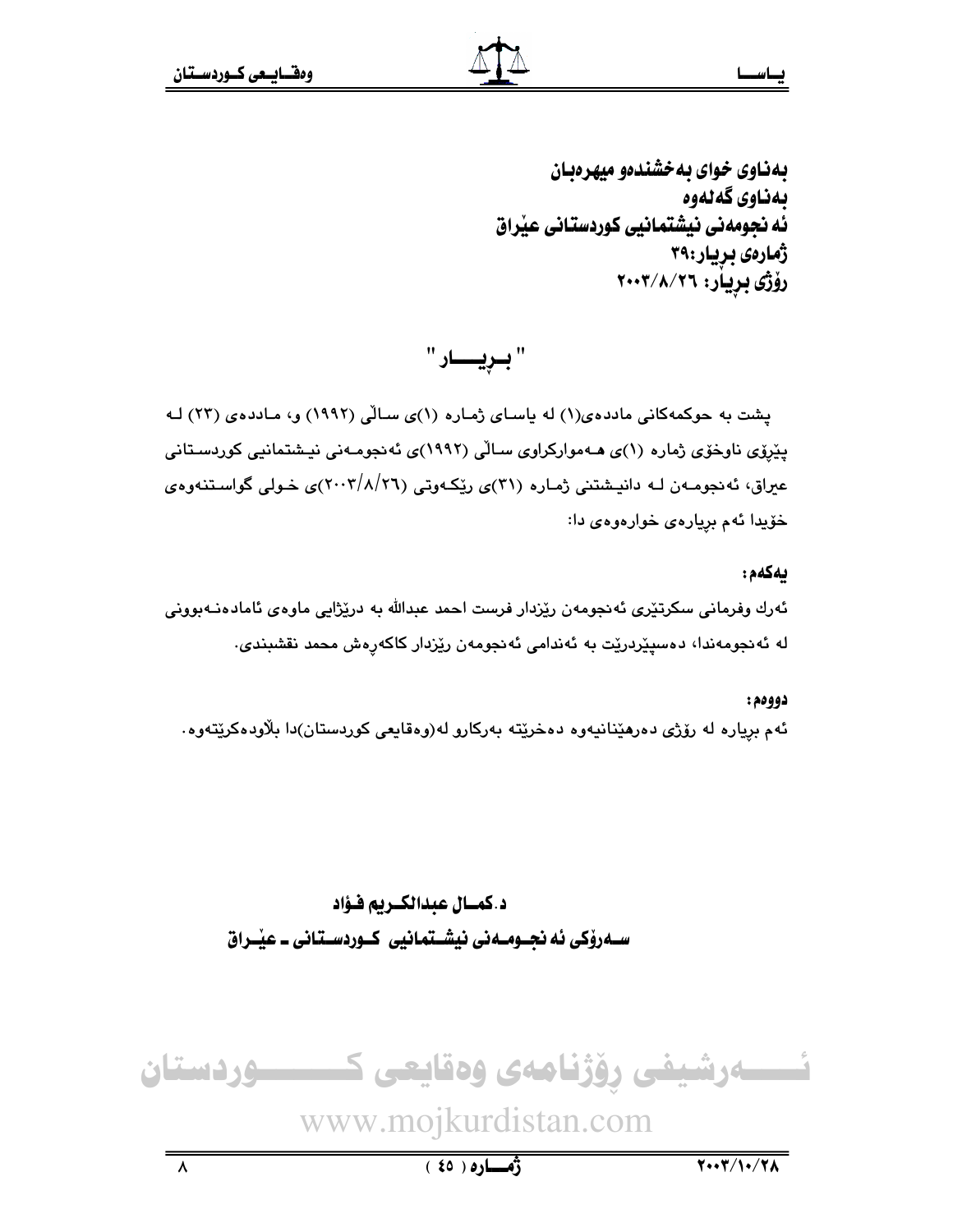بهناوی خوای به خشندهو میهرهبان بەناوي گەلەوە ئه نجومەنى نېشتمانيى كوردستانى عێـراق ژمارەي بريار:٤٠ رۆژى بريار: ٢٠٠٣/٨/٢٠٠٢

" بىريــــار "

یشت به حوکمهکانی برگه (۱)ی ماددهی (٥٦) لـه یاسـای ژمـاره (۱)ی هـهموارکراوی سـالّی (۱۹۹۲) و، لەسەر داوای ژمارەی ياسايى لە ئەندامانى ئەنجومەنى نيشتمانيى كوردستانى عيّراق، ئه نجومهن له دانیشتنی رۆژی (۲۷/۸/۲۷)پدا، ئهم بریارهی خوارهوهی دا:

ىەكـەم: دانانی ئەندامی پەرلەمان رێزدار (طارق سعید جامباز) لە لیژنەی ھەلٚبژاردنـدا لـەجیاتی ئەنـدامی يەرلەمان رێزدار (عبدالكريم كاكە حمە).

دووهم : ئهم برياره له رۆژى دەرھێنانيەوە دەخرێتە بەركارو لە(وەقايعى كوردستان)دا بلاودەكرێتەوە.

د. كمال عبدالكـريم فـؤاد سـەرۆكى ئە نحـومەنى نيشتمانيى كوردستانى – عيْـراق

نسسەرشیفی رۆژنامەی وەقايعی كــــــــوردستان www.mojkurdistan.com  $Y \cdot Y / Y \cdot / Y$  $\overline{\mathbf{a}}$  $(6)$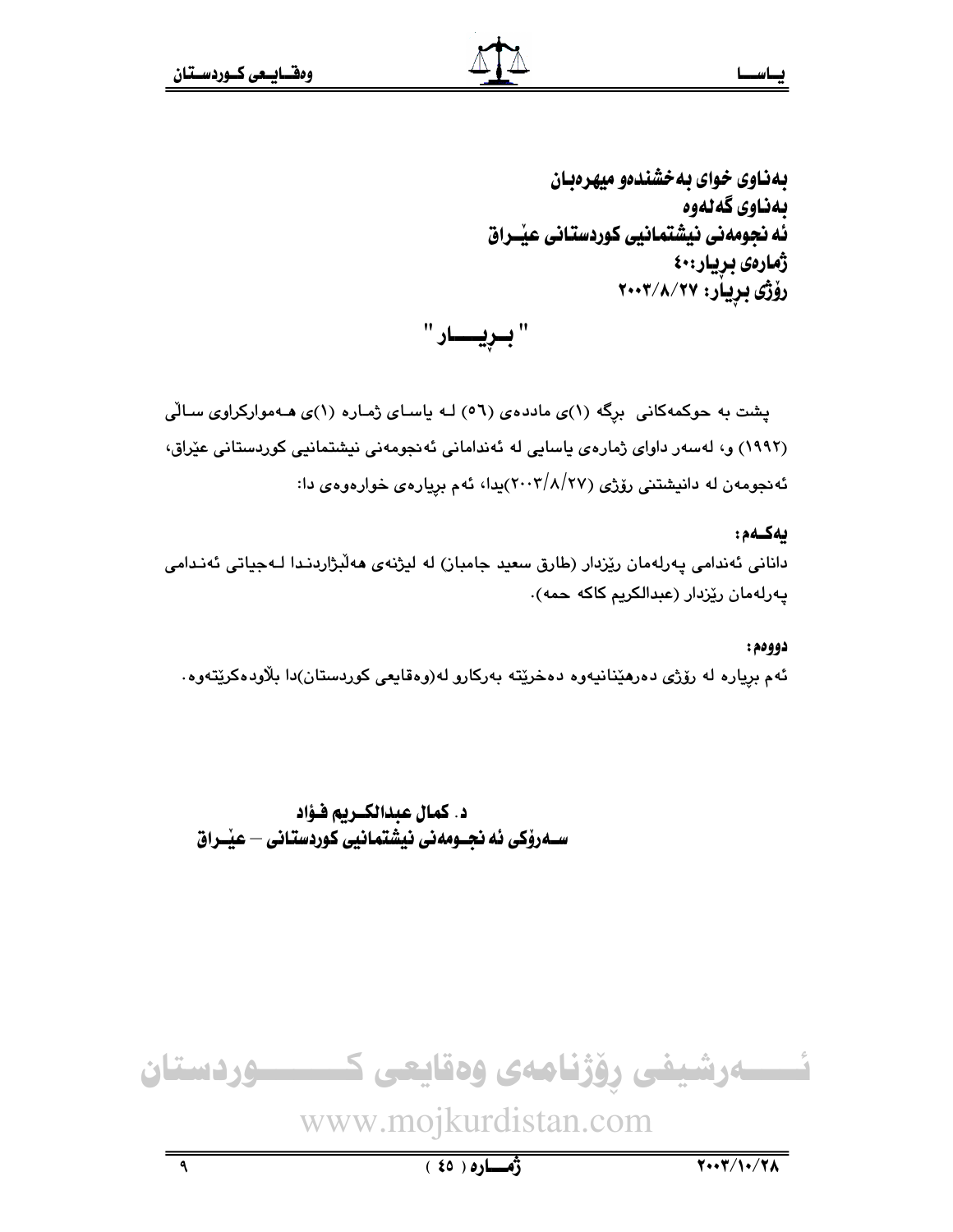بهناوی خوای به خشندهو میهر دیبان ىمناوى گەنەوە ئه نجومەنى نيشتمانيى كوردستانى عيْــراق ژمارەي بريار:٤١ رۆژى بريار: ٢٠٠٣/٩/٢٥

# " بريسار "

پــشت بــه حوکمــهکانی برِيــاری ژمــاره(٢٤)ی رۆژی(٦/١١/٦)/ی ئه نجومــهنی نیــشتمانیی کوردستانی عـــیراق، ئەنجومــــەن لــــه دانیـــشتنی ژمـــاره(۳۲)ی (خـــولی گواســـتنهوه)ی رۆژى(٢٠٠٣/٩/٢٠٠٣)يدا ئەم بريارەي خوارەوەي دا:

**يەكــەم :** متمانە دەدرێ بەمانەی خوارەوە ئـەو پلەوپايانــە پرِبكەنەوەكــە بەرامبــەر ناوەكانيــان تۆماركراوە:

| وەزيرى پەروەردە                  | ١) شهونم عبد القادر محى الدين |  |
|----------------------------------|-------------------------------|--|
| وەزیری کارو کاروباری کۆمەلاّیەتی | ٢) شنوّ لطيف محمود            |  |
| وهزیری پیشهسازی و وزه            | ٣) پەروين بابكر حمه اغا       |  |

دووم: ئهم ياسايه له رۆژى دەرهێنانيەوە دەخرێته بەركارو له (وەقايعى كوردستان)دا بلاو دەكرێتەوە.

د. رؤژ نسوري شـاوهيس ســهروٰکی ئه نجــومــهنی نیشــتمـانیی کوردســتـانی ــ عیـْــراق

تنىيىنى :-<u>ـ نه. به پيّزانه له نيداره ي سليمانی به وه زير دانزان، قـاليــــــی کـــــــــــــــو و ن اسـتــا ن</u> www.mojkurdistan.com  $(50)$  $Y \cdot Y / \sqrt{Y}$  $\overline{\mathcal{N}}$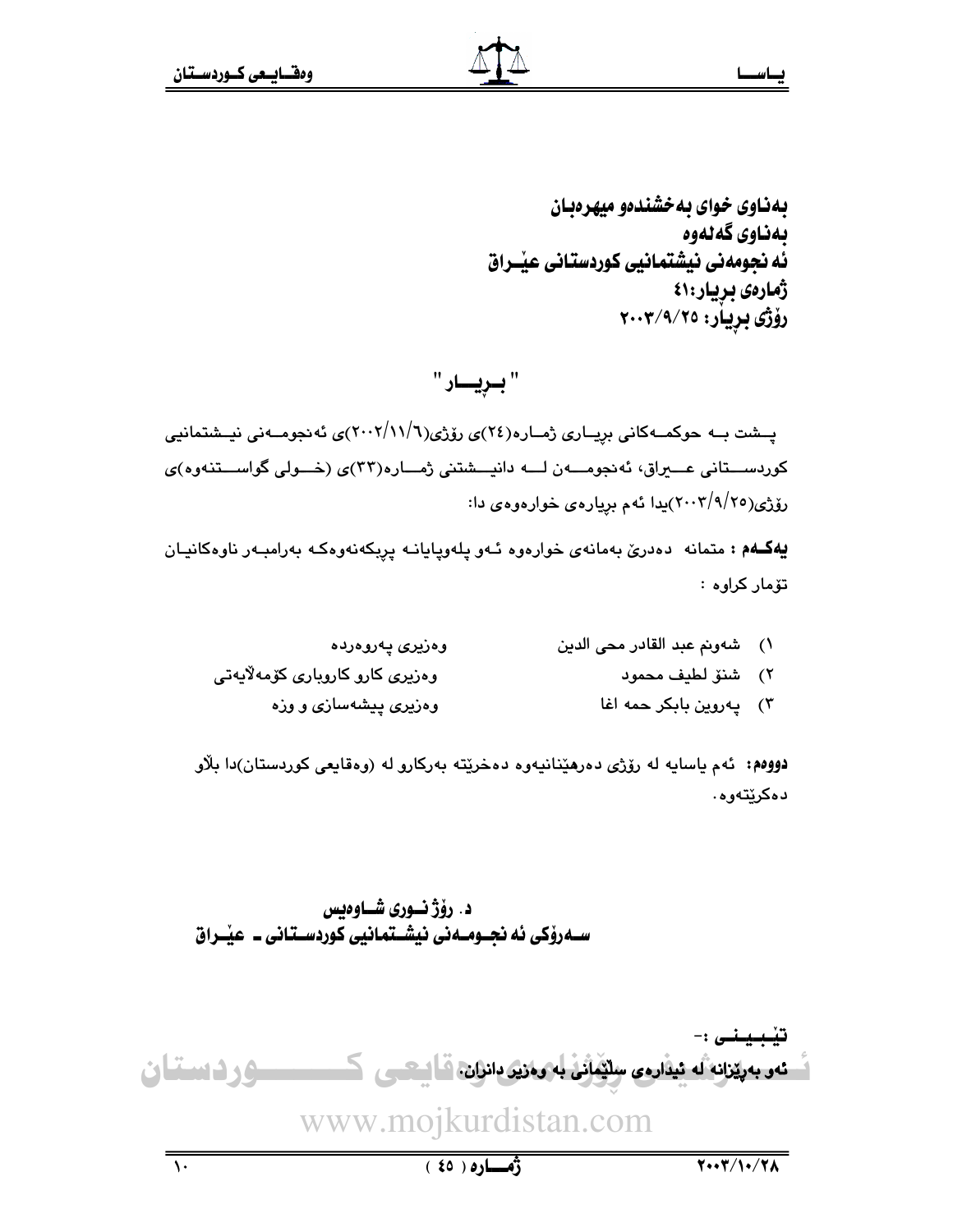وهزارهتي دارابي و ئـابــووري بەرپوەبەرايەتى گشتى ديـــوان خۆىسەتى ميْــژوو : ٢٠٠٣/٨/٢٠٠

ىسەيسسان ژەسسارە ( ۳ )

یالیشت به بریاری ئه نجومهنی نیشتمانی کوردستان ژماره (۲۹) له ۱۹۹۲/۱۲/۲۳ وه به یکی کۆنوسی کۆبوونەوەي رۆژى ۱۹۹۷/٦/۱۲ و دوا بە دواي فەرمانى وەزارەيمان ژمـارە (۳۹۸۳) لـه ۰/ ۱۹۹۷/۷/۰ بریارماندا به :—

پێك ھێنانى بەشىي دارايىي لـﻪ ناحيـﻪي كەسـنەزان لـﻪ بەرێوەبەرايـﻪتى گـشتى دارايـي سـﻪر بـﻪ وەزارەتەكەمان بۆ كۆكردنەوەي داھـات بـە يـىّـى سيـستەمى نـاوخۆ ژمـارە (۱) سـالّى ١٩٩٠ لـە رێِکەوتى دەرچوونى ئەم ڧەرمانە٠

> ســەركيس ئـاغـاجـان مـامەنــدۆ وهزیسسری دارایسی و ئسابسسووری

> > وهزارهتي دارايي و ئـابــووري بەرپوەبەرايەتى گشتى داھات يەرنوەيەرايەتى ياجىەكان مبْتَرُوو : ٢٠٠٣/٨/٢٣

ىسەيسىان ژەسسارە ( ٤ ) سىسانى ٢٠٠٣

دوابه دوای به یانی ژماره (۲)ی سالی ۲۰۰۳مان : به یکی نُهو دهسهلاٌتهی ییْمان دراوه له ماددهی (۳۷)ی یاسای بـاجی دهرامـهت ژمـاره ۱۱۳ی سالی ۱۹۸۲ی ههموارکراو بریارماندا. ۱) بـه دانـاني بـهرێز / دادوهر . عبـداللــه عزيـز أحمــد دادوهري دادگـاي كـهتن لـه دهـۆك و ئەندامى رەسەنى دادگاى تاوانە گەورەكان (الجنايات)ى دھۆك بە سەرۆك لێژنەى تايبـەت بـە ووردبيني کردنی کێشەکانی نارەزايی باجدەرانی باجی دەرامەتی دھۆك و ئـاکریٚ لــه جيـاتی بەرێز / دادوەر . عبداللـه أحمـد الشرفانى لەبەر ھۆى گواستنەوەى راژەي بۆ دادگاى بەرايى زاخۆ. لە رۆژى بلاوكرىنەوەي لەرۆژنامەي (وقايعى كورپستان).<br>WWW.MOJKUFCISTAN.COM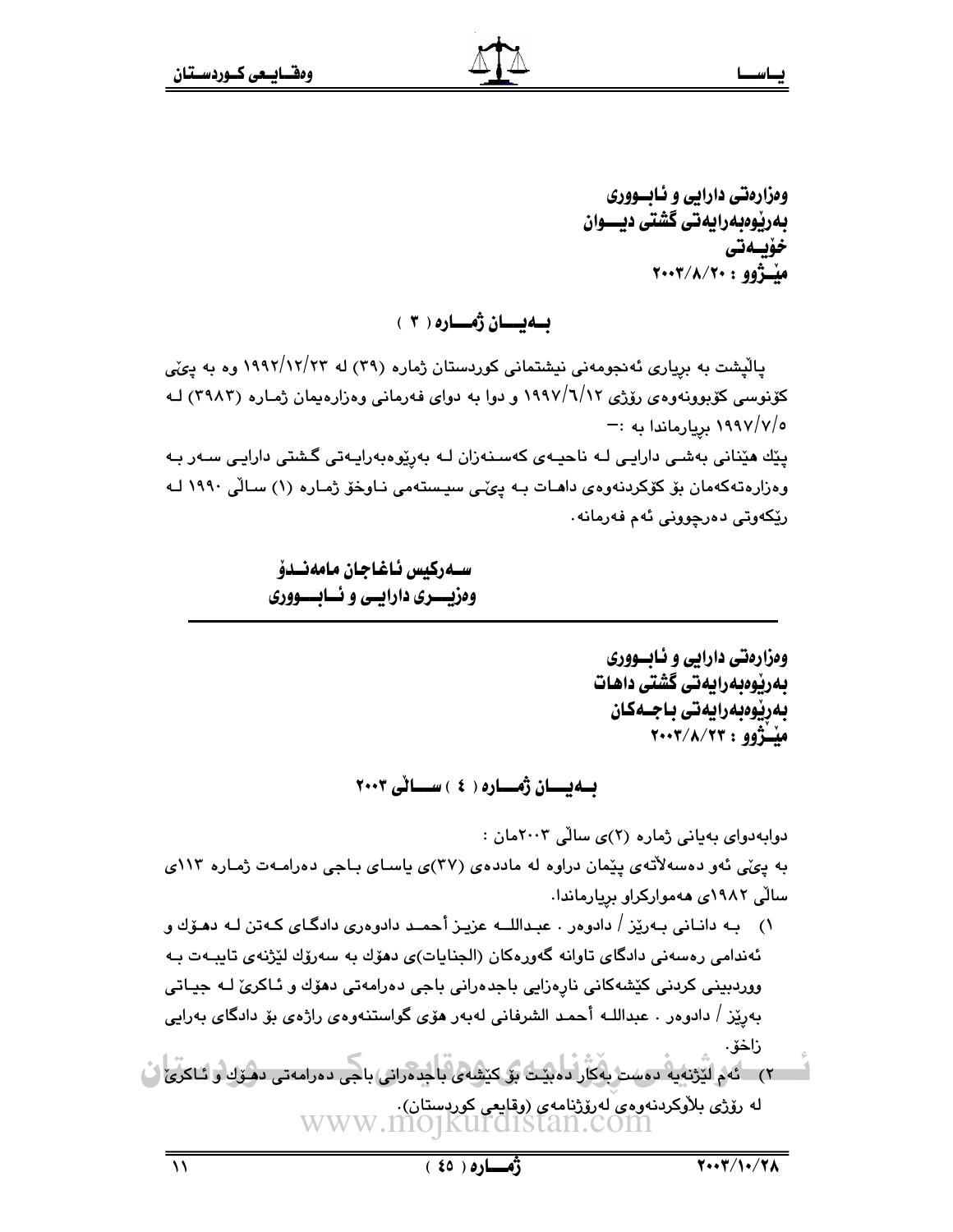# سـەركىس ئاغاجان مامەنـدۆ وهزیسسری دارایسی و نسابسسووری وهزارهتي كشتوكالْ و ئـاودێـــــرى بەرپوەبەرايەتى گشتى ديـــوان بهرێوهبهرايهتی کارگێری و خــۆیــهتی ميْــُژوو : ٢٠٠٢/١٠/٧

بەيسان ژەسارە ( ١ )

یالیشت به برگهی /۲ لـه مـادده /۲ لـه یاسـای ژمـاره /۱۰ی سـالی /۲۰۰۰ (یاسـای یهکـهم ههموارکردنی یاسای وهزارهتمان ژماره /۱۰می سالّی /۱۹۹۲). بريارماندا به کردنهوهی (هۆبەی ئاودێری گوێـر) له (ناحیهی گوێـر) که سهر به بهرێوهبەرایهتی ئاودێری هەولێر دەبێت لە رۆژی دەرچوونی ئەو فەرمانە

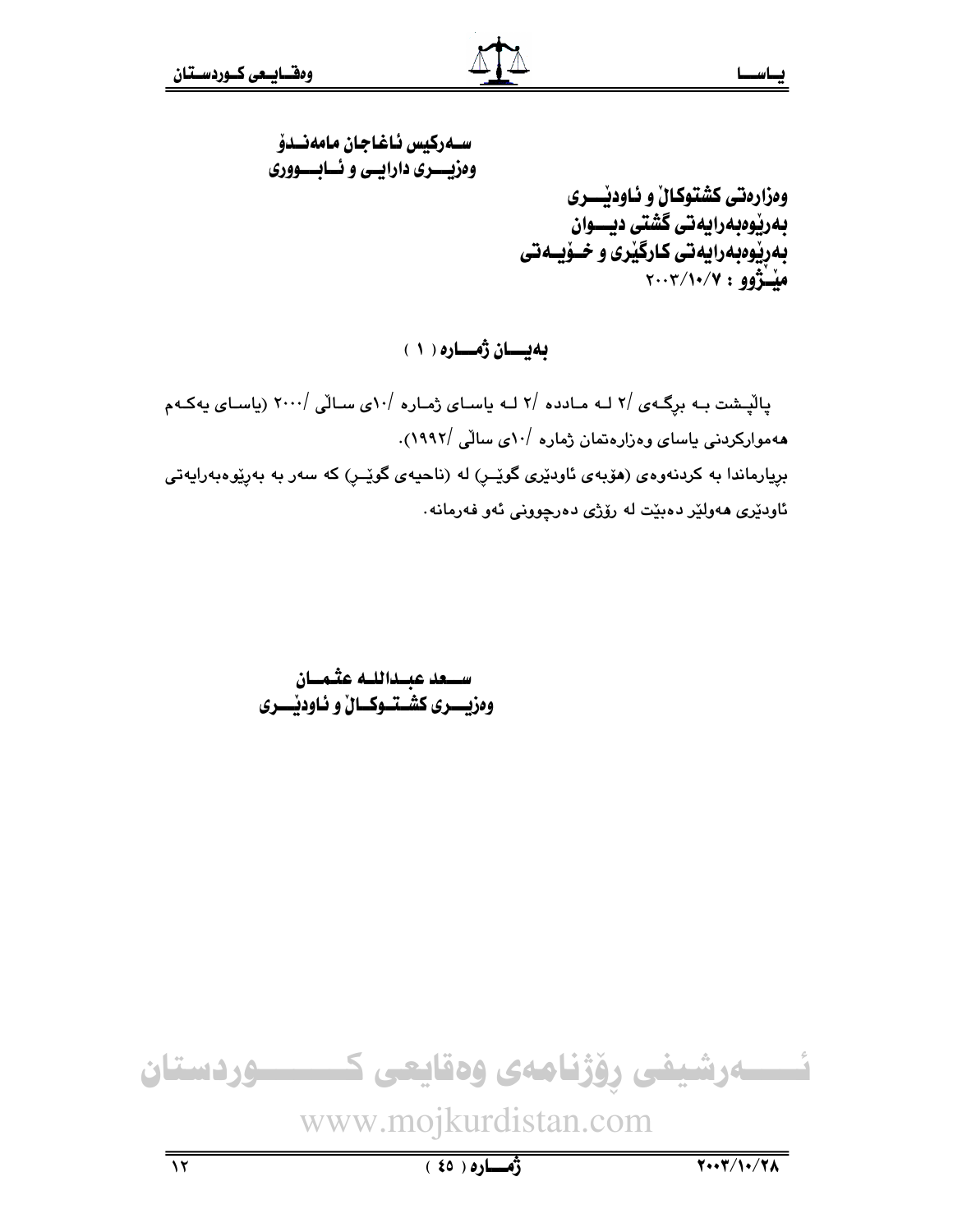بسم الله الرحمن الرحيم ياسم الشعب الجلس الوطني لكوردستان – العراق رقم الإصدار: ۲۱ تاريخ الإصدار: ٢٠٠٣/٩/٢٠٠٢

استنادا لحكم الفقرة (١) من المادة (٥٦)والمادة (٥٣)من القانون رقم (١) لـسنة ١٩٩٢المعدل، وبناءا على ما عرضه العدد القـانوني مـن أعـضاء المجلـس الـوطني، ومـا شـرعه المجلسس السوطني لكوردسستان— العسراق بجلسسته المرقمسة(٣٣)والمنعقسدة بتساريخ ٢٠٠٣/٩/٢٥ وللصلاحية المخولة لنا بموجب الفقرة(٢) من المادة الثانية من القانون رقم(١٠)لسنة ١٩٩٧قررنا إصدار القانون الآتي:

قانسون رقسم ( ۲۱ ) لسسنسة ۲۰۰۳

المادة الأولى :

يوقف العمل بالمادة (١٥٦) من قانون العقوبات العراقي رقم (١١١)لسنة ١٩٦٩ المعدل ويحل محلها في اقليم كوردستان العراق مايلي: (يعاقب بالسجن المؤبد أو المؤقت من أرتكب عمداً فعلاً بقصد المساس بأمن وأستقرار وسـيادة مؤسسات اقليم كوردستان العراق بأية كيفية كانت وكان من شأنه أن يؤدى الى ذلك).

المادة الثانية :

يوقف العمل في اقليم كوردستان بالمواد من (١٥٧) لغاية (١٨٩) مـن قــانون العقوبـات العراقــي رقم (١١١) لسنة ١٩٦٩ المعدل الخاصة بالجرائم الماسة بأمن الدولة الخارجي.

المادة الثالثة :

يوقف العمل في اقليم كوردستان بالمواد (١٩٠) لغاية (١٩٥) ومن (١٩٨) لغاية (٢١٩) من قانون العقوبات العراقي رقم (١١١)لـسنة ١٩٦٩ المعـدل الخاصـة بـالجرائم الماسـة بـأمن الدولـة الداخلي.

المادة الرابعة :

يوقف العمل في اقليم كوردستان بـالمواد (٢٢٣، ٢٢٤، ٢٢٥، ٢٢٧، ٢٢٨) مـن قـانون العقوبـات العراقي رقم (١١١)لسنة ١٩٦٩ المعدل الخاصة بالجرائم الواقعة على السلطة العامة.

المادة الخامسة :

على مجلس الوزراء تنفيذ أحكام هذا القانون.

وردستان سىسلىقىدى روزنامەي وەقايىت ينفذ هذا القانون اعتبارا من تأريخ صدوره وينشر في جريدة وقائع كوردستان. www.mojkurdistan.com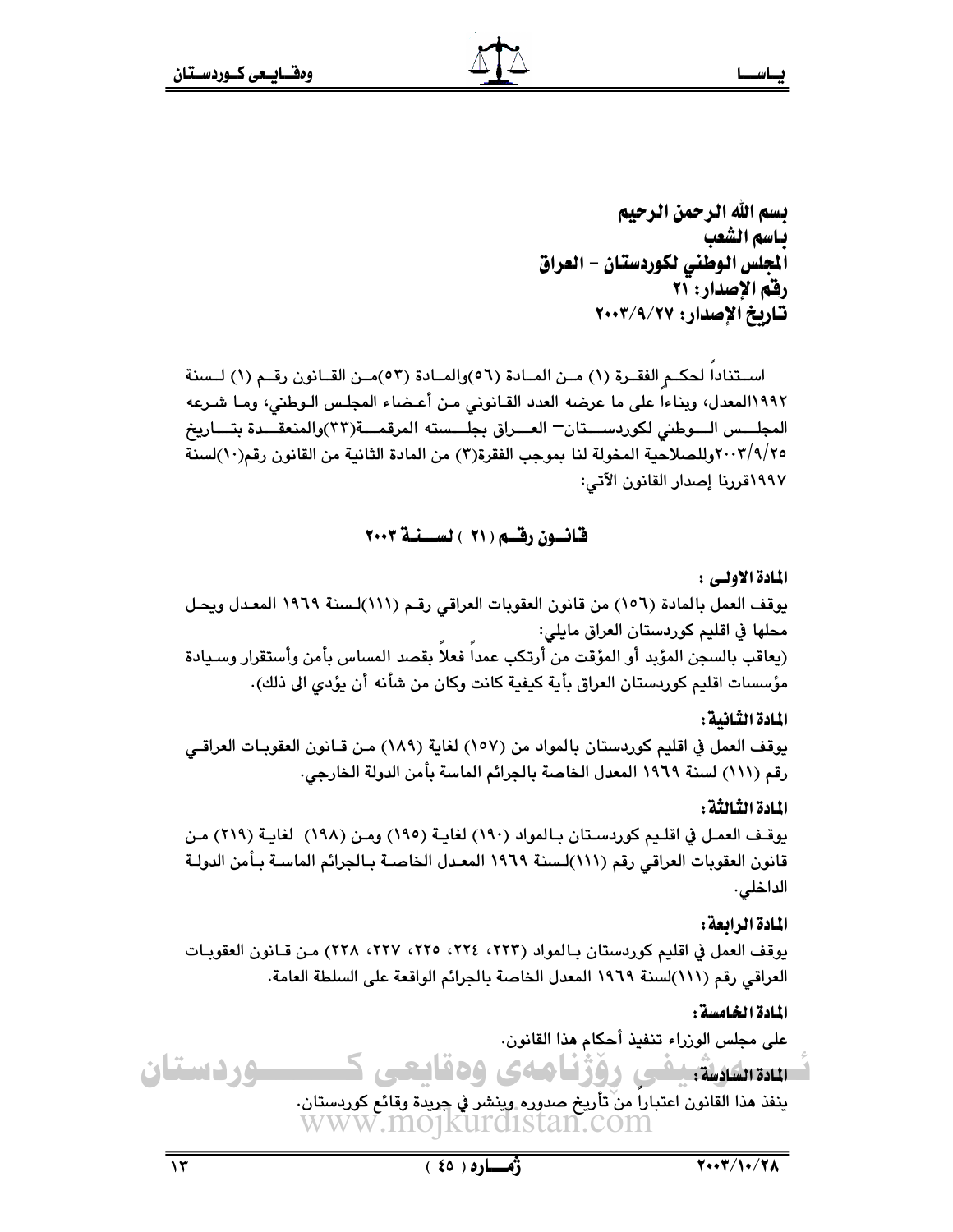بسم الله الرحمن الرحيم ياسم الشعب الجلس الوطني لكوردستان - العراق رقم الإصدار: ٢٢ تاريخ الإصدار: ٢٠٠٣/٩/٢٧

استنادا لحكم الفقرة (١) من المادة (٥٦)والمادة (٥٣)من القانون رقم (١) لسنة ١٩٩٢المعدل، وبناءاً على ما عرضه العدد القانوني من أعضاء المجلس الوطني، ومـا شـرعه المجلـس الـوطني لكوردستان— العراق بجلسته المرقمة(٣٣)والمنعقدة بتاريخ ٢٠٠٣/٩/٢٥وللصلاحية المخولة لنـا بموجب الفقرة(٣) من المادة الثانية من القانون رقم(١٠)لسنة ١٩٩٧قررنا إصدار القانون الآتي:

> قانون رقم (٢٢ ) لسنة ٢٠٠٣ إيقاف العمل بمواد من فانون أصول المحاكمات الجزائية العراقي رقم (٢٣ ) لسنة ١٩٧١

> > المادة الأولى:

يوقف العمل بالفقرة (ج) من المادة (٦١) و يحل محلها في اقليم كوردستان مايلي: (إذا كان الشاهد لايفهم اللغة التي يجري بهـا التحقيـق أو كـان أصـم أو أبكـم يعـين مـن يترجـم أقواله أو إشاراته بعد تحليفه اليمبن بأن يترجم بصدق وأمانة).

المادة الثانية :

يوقف العمل بالمادة (٧٠) ويحل محلها في اقليم كوردستان مايلي: (لحاكم التحقيق أو المحقق أن يرغم المتهم أو المجنى عليه في جناية أو جنحة على الـتمكين مـن الكشف على جسمه أو أخذ تصويره الشمسي أو بصمة أصابعه أو قليل من دمـه أو شـعره أو أظافره أو غير ذلك مما يفيد التحقيق لإجراء الفحص اللازم عليها ويجب أن يكون الكشف علـى جسم الأنثي بوساطة أنثى.

المادة الثالثة :

يصبح أصل المادة (١٢٣) من قانون أصول المحاكمات الجزائية رقـم (٢٣) لـسنة ١٩٧١ المعـدل فقرة (أ) لها . وتضاف اليها فقرتان أخريان في اقليم كوردستان العراق بتسلسل (ب) و (ج): ب) \_ للمتهم الخق في توكيل مكامي وإذا لم يكن بمقدوره توكيل محامي فعلـى المحكمـَّة تـَأمين  $\rm{WWW}.m$ 0 محامي له دون أن يتحمل المتهم نفقات ذلك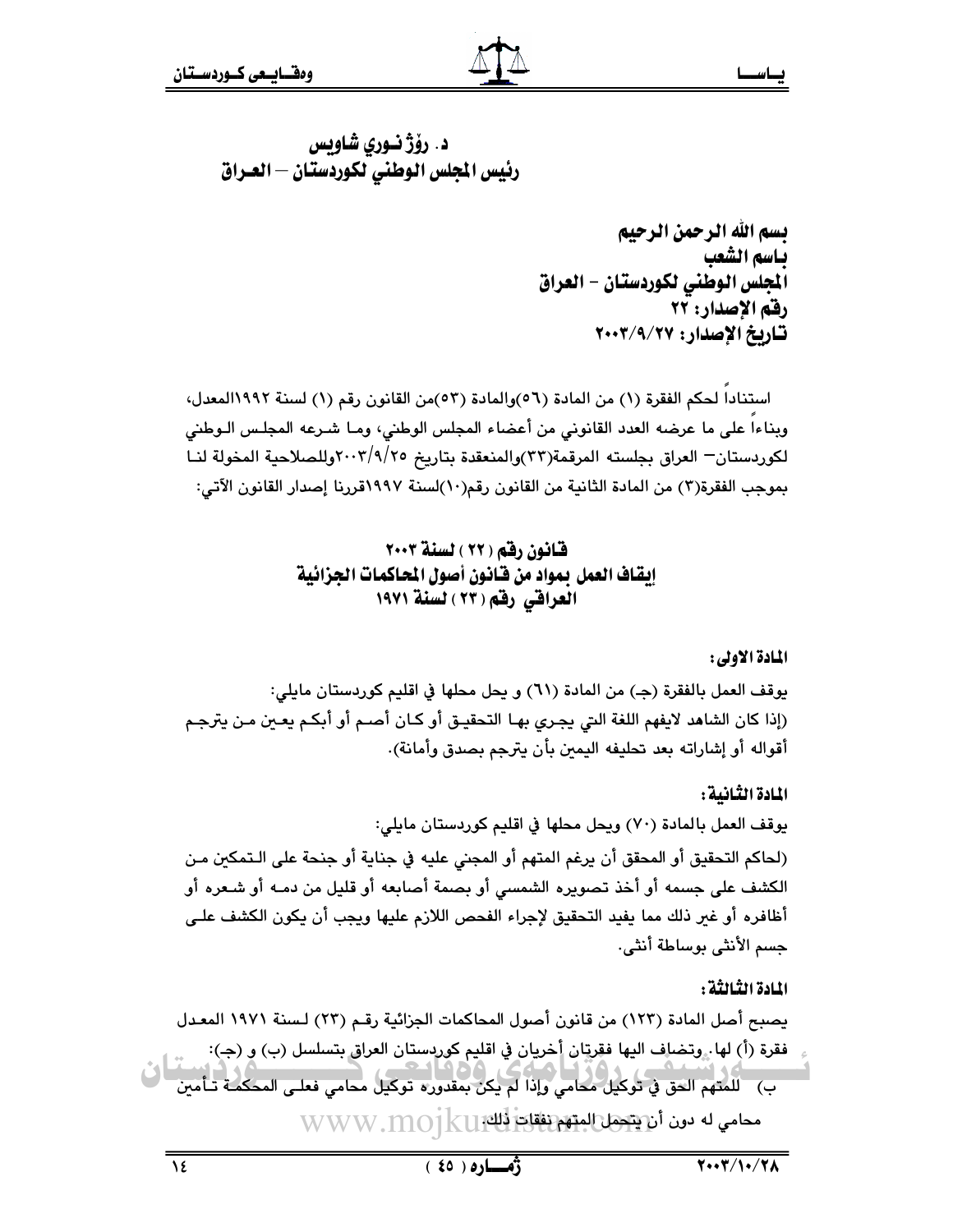ج) قبل استجواب المتهم على حاكم التحقيق أو المحقق العدلي أخذ رأيه فيمـا إذا كـان لديـه رغبة في توكيل محامي ينوب عنه فإذا رغب المـتهم في ذلـك علـي حـاكم التحقيـق أو المحقـق العدلي عدم أستجوابه لحين توكيل محامي أو تعيين محامي لـه مـن قبـل المحكمـة في جـرائم الجنح أو الجنايات.

### المادة الرابعة :

يوقف العمل بالمادة (١٣٦).

### المادة الخامسة :

يوقف العمل بالمادة (١٤٤) ويحل محلها في اقليم كوردستان مايلي: (عند إنتداب محامى للمتهم تحدد المحكمة أتعاب المحامى عند الفصل في الدعوى تتحملها خزينة الاقليم ويعتبر قرار الندب بحكم الوكالة وإذا أبدى المحامى عذرا مشروعا بعدم قبوله التوكل فعلى المحكمة أن تندب محاميا غيره).

### المادة السادسة :

يوقف العمل بالفقرة (ب) من المادة (١٦٨) ويحل محلها في اقليم كوردستان مايلي: (يؤدى الشاهد شهادته شفاها ولا يجوز مقاطعته أثناء أدائها وإذا تعـذر عليـه الكـلام فتـأذن لـه المحكمة بكتابة شهادته وللمحكمة أن توجه إليه بعد الفراغ من شهادته مـا تـراه مـن الأسـئلة اللازمة لإظهار الحقيقة ويجوز للادعاء العام والمشتكي و المدعى المدنى والمسؤول مدنيا والمـتهم مناقشة الشاهد وتوجيه الأسئلة والأستيضاحات اللازمة لإظهار الحقيقة).

#### المادة السائعة :

يوقف العمل بالفقرة (أ) من المادة (١٨٤) ويحل محلها في أقليم كوردستان مايلي: (لحاكم التحقيق وللمحكمة بناءًا على طلب الإدعاء العام أو الجهة الإداريــة المختــصة وضــع الـحجـز الاحتياطي على أموال المتهم إذا كان الفعل المسند إليه يشكل جريمة واقعة على حقوق أو أموال الدولة وما هو في حكمهما قانونا بما في ذلك الأمـوال المعتـــرة مـن الأمـوال العامــة أو المخصـصة لأغراض النفع العام ولا يحول ذلك دون وضع الحجز من قبل السلطة القضائية المختصة مباشـرة عند الاقتضاء ولو لم يقدم إليها طلب بذلك).

### المادة الثامنة :

يوقف العمل بالفقرة (أ)من المادة (١٩٩) ويحل محلها في اقليم كوردستان مايلي: (لرئيس الأدعاء العام أن يطلب الى محكمة التمييز وقف إجراءات التحقيق أو المحاكمـة مؤقتــاً أو نهائيا في أية حالة كانت عليها الدعوى حتى صدور القرار في الطلب إذا وجد سببا يبرر ذلك).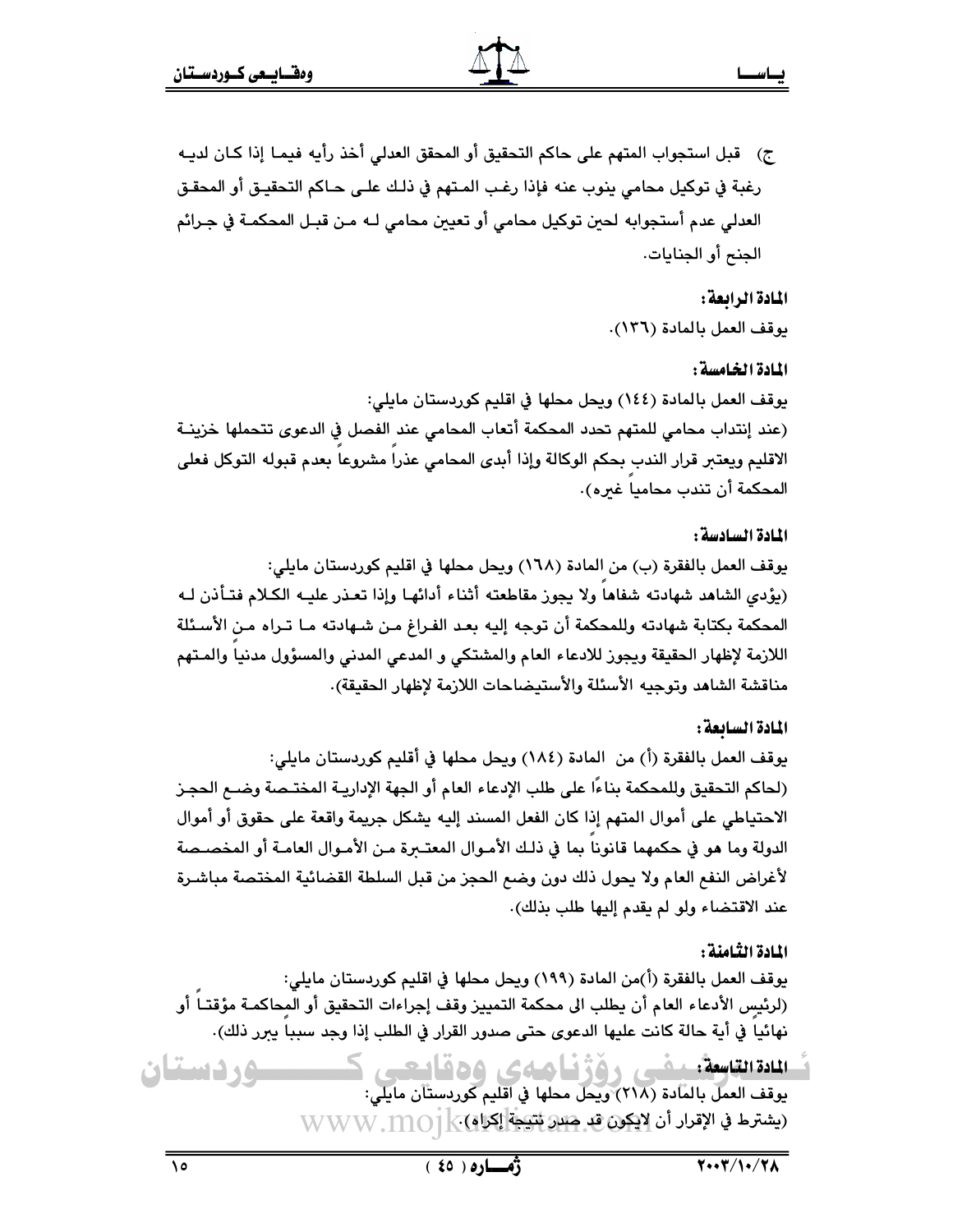يساس

المادة العاشرة: يوقف العمل بالمواد (٢٢١و ٣٠٦).

# المادة الحادية عشرة:

يوقف العمل في اقليم كوردستان بمواد الباب الثاني والتي تبدأ بالمـادة (٢٨٥) وتنتهـى بالمـادة  $(595)$ 

المادة الثانية عشرة: يوقف العمل بالمادة (٣٢٠) ويحل محلها في اقليم كوردستان مايلي: (يقوم الحاكم في اليوم المعين بالتحقيق في صحة البلاغ وسماع دفاع الـشخص المبلــغ عنــه وعنـد إتمام التحقيق يصدر قراراً برد الطلب إذا لم يتأيد له ما يبرر إتخاذ إجراءات لحفظ السلام أو يقرر قبوله ويكلف الشخص المذكور بتقديم تعهد مقرون بكفالة كفيل أو أكثر).

# المادة الثَّالثَّة عشْ ة:

يوقف العمل بالمادة (٣٢٤) ويحل محلها في اقليم كوردستان ما يلي: (يقوم الحاكم في اليوم المعين بالتحقيق في صحة البلاغ وسماع دفاع الـشخص المبلــغ عنــه وعنـد إتمام التحقيق يصدر قراراً برد الطلب إذا لم يتأيد له ما يبرر اتخاذ إجراءات ضد الشخص المبلــغ عنه أو يقرر قبوله ويكلف الشخص المذكور بتقديم تعهد مقترن بكفالة كفيل أو أكثر).

# المادة الرابعة عشرة:

يوقف العمل بالفقرة (ب) من المادة (٣٧١).

المادة الخامسة عشرة:

لا يعمل بأى نص يتعارض وأحكام هذا القانون.

المادة السادسة عشرة: على مجلس الوزراء تنفيذ أحكام هذا القانون.

المادة السابعة عشرة: ينفذ هذا القانون اعتبارا من تأريخ صدوره وينشر في جريدة وقائع كوردستان.

د. رؤژ نسوري شـاويس رئيس الـمجــلـس الـوطّنى لكوردسـتان ـ العــراق



# www.mojkurdistan.com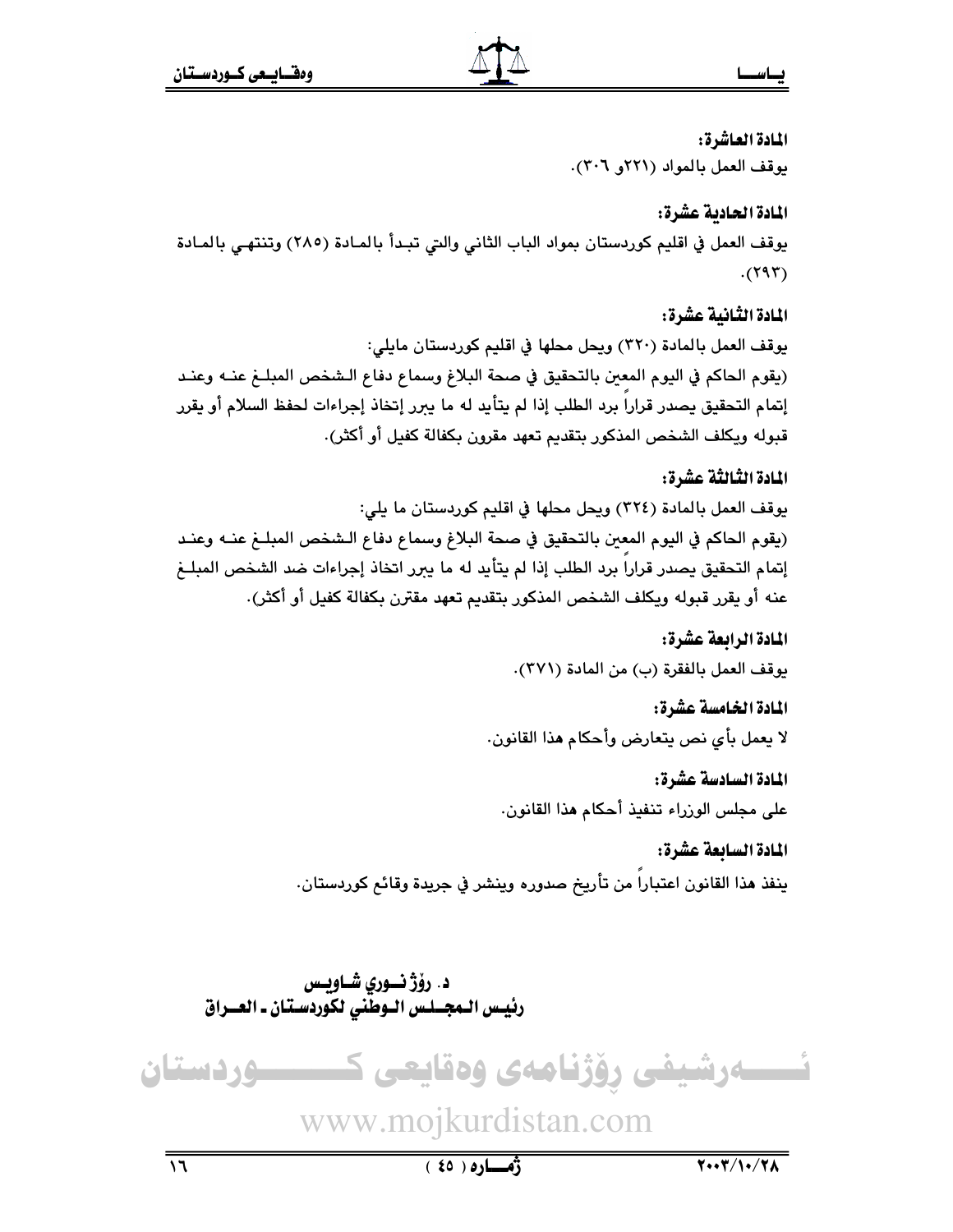تسم الله الرحمن الرحيم ياسم الشعب المجلس الوطني لكوردستان - العراق رفم الإصدار: ٢٣ تاريخ الإصدار: ١٩/١٠/١٠٧

استناداً لحكـم الفقـرة (١) مـن المـادة (٥٦)والمـادة (٥٣)مـن القـانون رقـم (١) لـسنة ١٩٩٢المعدل، ويناءاً على ما عرضه العدد القـانوني مـن أعـضاء المجلـس الـوطني، ومـا شـرعه المجلسس السوطنى لكوردسستان العسراق بجلسسته المرقمسة(٣٦)والمنعقسدة بتساريخ ٢٠٠٢/١٠/١٨وللــصلاحية المخولــة لنــا بموجـب الفقــرة(٣) مــن المــادة الثانيــة مــن القــانون رقم(١٠)لسنة ١٩٩٧قررنا إصدار القانون الآتي:

### قانسون رقسم ( ٢٣ ) لسسنة ٢٠٠٣ فانسون مخصصات السولادة والأمومسة

المادة الأولى:

يصرف الراتب و المخصصات كاملة للمرأة المتمتعة بإجازة الولادة أو الأمومة طيلة فترة تمتعهـا بالإجازة.

المادة الثانية :

لا يعمل بأي نص يتعارض وأحكام هذا القانون.

المادة الثالثة :

على مجلس الوزراء تنفيذ أحكام هذا القانون.

المادة الرابعة : ينفذ هذا القانون اعتبارا من تأريخ نشره في جريدة وقائع كوردستان.

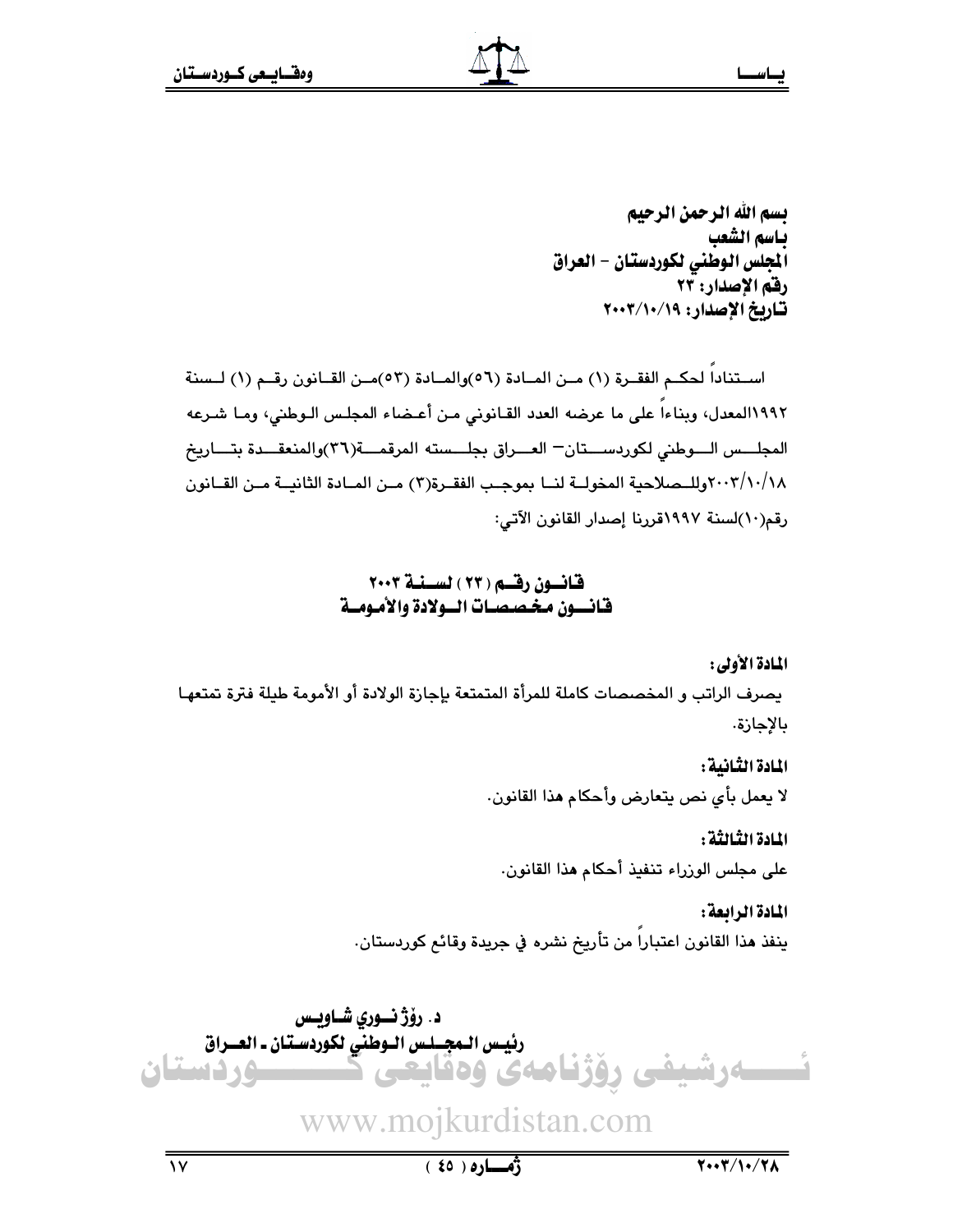بسم الله الرحمن الرحيم بـاسم الشعب الجلس الوطني لكوردستان - العراق رفق القرار: ٣٩ تاريخ القرار: ٢٠٠٣/٨/٢٦

" قسوار "

استنادا إلى أحكـام المـادة (١) مـن القـانون رقـم (١) لـسنة ١٩٩٢ والمـادة (٢٣) مـن النظـام الداخلي للمجلس الوطني لكوردستان — العراق المـرقم (١) لـسنة ١٩٩٢ المعـدل، قـرر المجلـس بجلسته المرقمة (٣١) لدورته الأنتقالية المنعقدة بتاريخ ٢٠٠٢/٨/٢٦ إصدار القرار الآتي :

 $: \mathbf{Y}$ ولا : إناطة مهام سكرتير المجلس بعضو البرلمان السيد كاكهرهش محمد النقشبندى طيلة فترة غياب سكرتير المجلس السيد فرست أحمد عبدالله. ثانيـاً:

ينفذ هذا القرار اعتباراً من تأريخ صدوره وينشر في جريدة وقائم كوردستان.

د. كمال عبدالكــريم فــؤاد رئيس المجلس الوطنى لكوردستان — العـراق

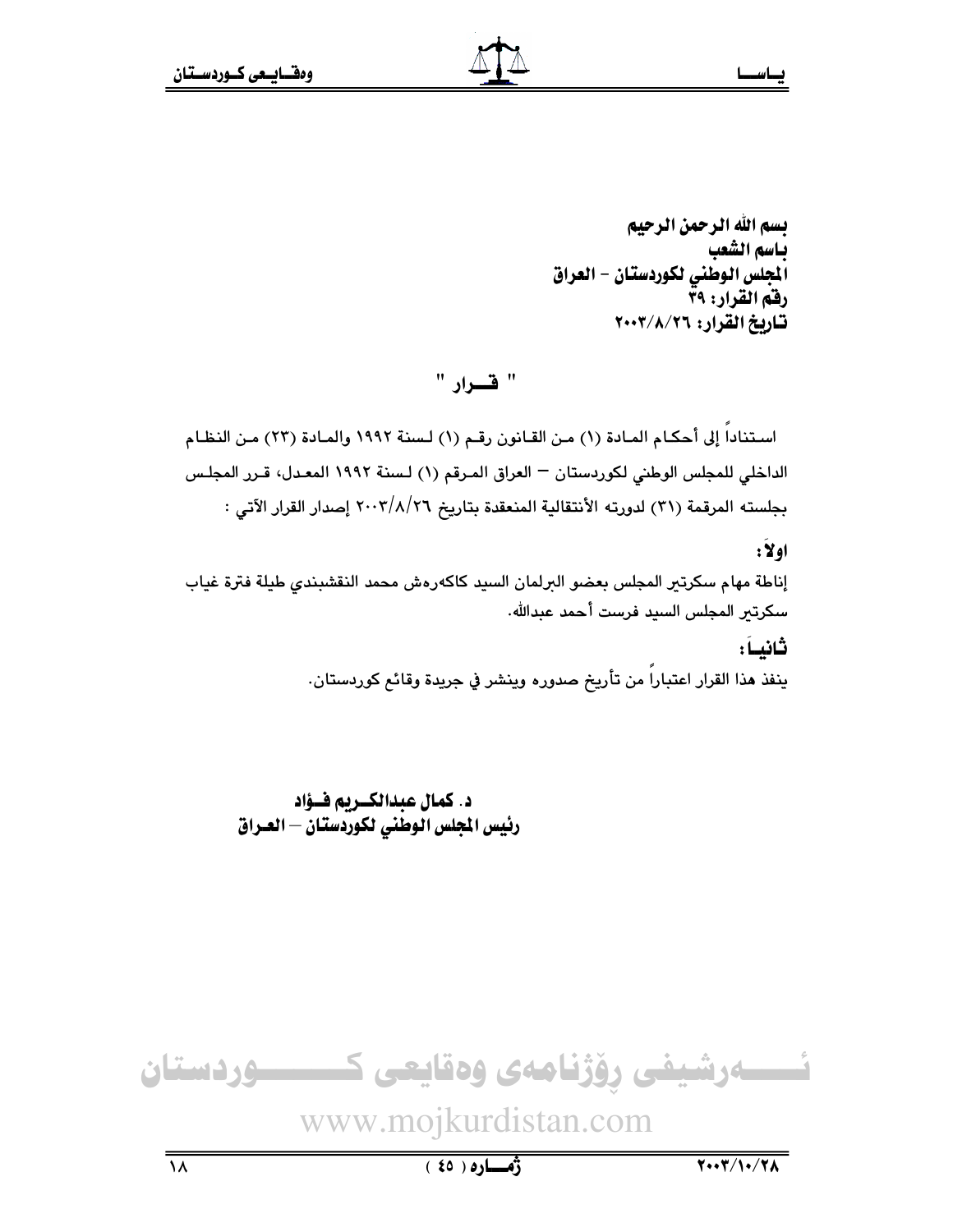" فسوار "

استناداً لأحكام الفقرة (١) من المادة السادسة والخمسين من القانون رقم (١) لسنة ١٩٩٢المعدل وبناءاً على ما عرضه العدد القانونى من أعضاء المجلس الوطنى لكوردستان العراق، قـرر المجلـس الوطني بجلسته المنعقدة بتاريخ ٢٧/ ٢٠٠٢|مسدار القرار الآتي:

أولاً : تعيين عـضو البرلمـان الـسيد (طـارق سـعيد جامبـاز) في لجنـة الانتخابـات بـدلاً مـن عـضو المجلس السيد (عبدالكريم حاجي كاكه حمه).

**ثـانيـاً : ينفذ هذ**ا القرار اعتباراً من تاريخ صدوره وينشر في جريدة وقائع كوردستان.

د.كمسال عبدالكبريم فؤاد رئيس المجلس الوطني لكوردستان - العسراق